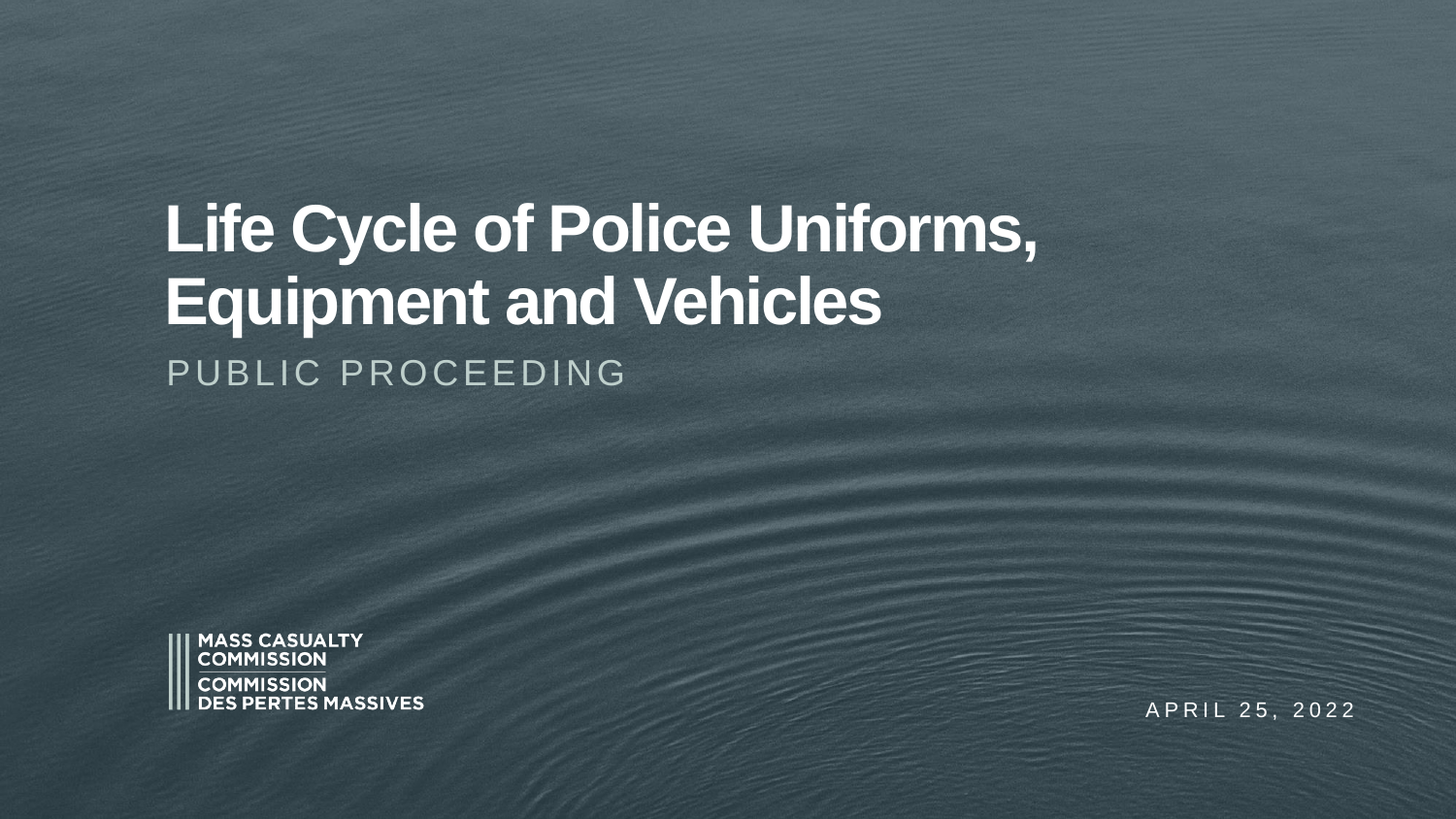**Amanda Byrd N O W S P E A K I N G** COMMISSION COUNSEL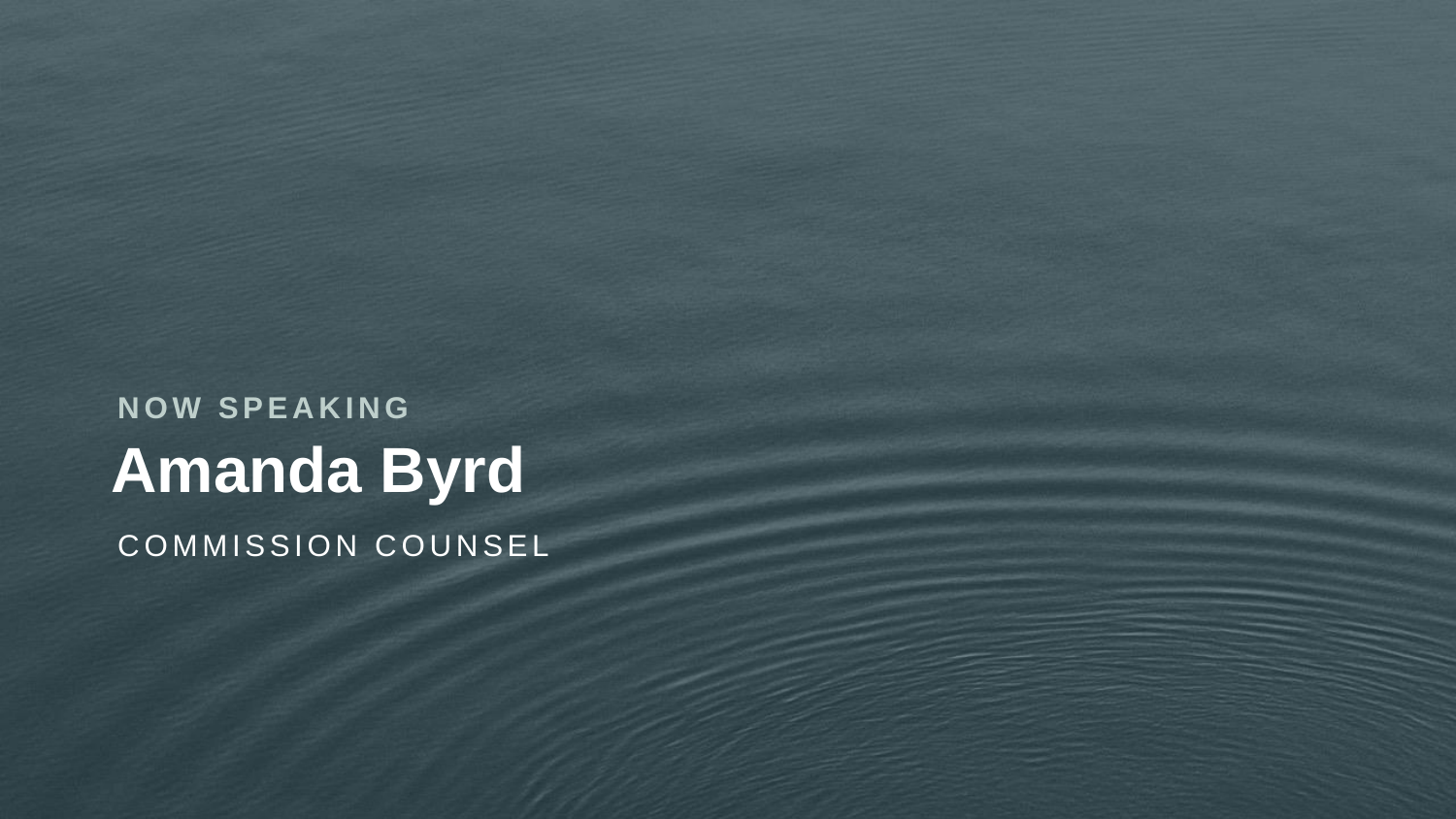### **Exhibits**

#### **Witness statements:**

- **Steven Carroll: Manager, RCMP Uniform and Equipment Program**  (interviewed Jan. 10, 2022; COMM0053744)
- **Alan McCambridge: RCMP Core Sergeant Major**  (interviewed Jan. 10, 2022; COMM0053742)
- **Christine LaMarche: RCMP Director General of Procurement, Materiel and Assets Management**  (interviewed Jan. 7, 2022: COMM0050865)
- **Julia Cecchetto: Retired Chief, Kentville Police** (interviewed Aug. 31, 2021: COMM0015891)
- **Dave MacNeil: Chief, Truro Police** (interviewed August 3, 2021: COMM0003767)
- **Nicholas Trudel: Director General, Public Service and Procurement Canada**  (interviewed Dec. 13, 2021: COMM0040549)
- **Andrew Warner: Diesel and Auto Electric Limited**  (interviewed Feb. 8, 2022: COMM0053364)
- **Andres Casimiri: RCMP National Manager for Moveable Assets**  (interviewed Jan. 14, 2022: COMM0051948)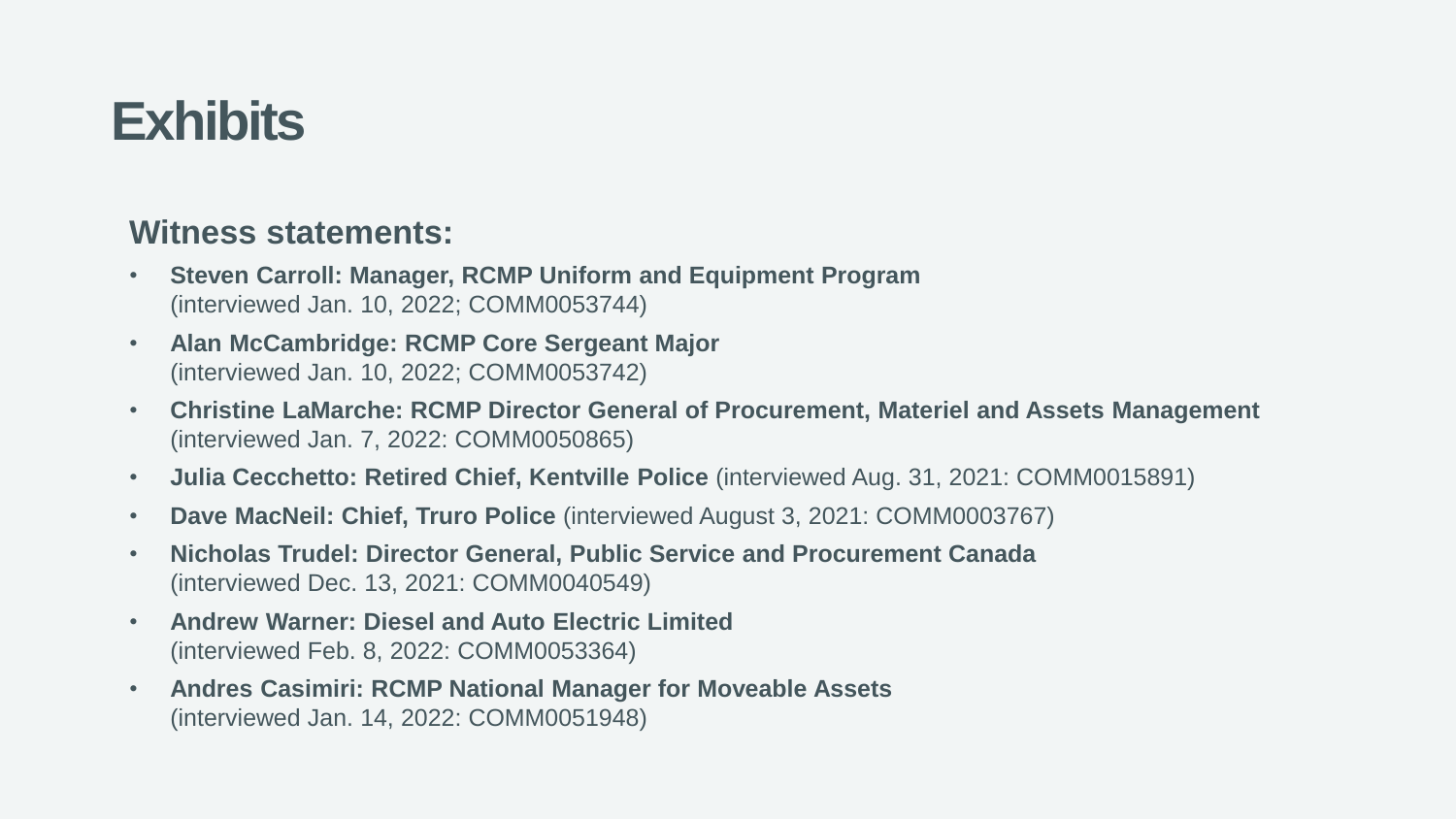### **Focus of this Session**

#### **W H Y W E A R E H E R E**

- Understand the life cycle of police uniforms, use of force options and vehicles, including changes to processes made since the mass casualty occurred
- Note presentation includes information synthesized from the various witness statements. Sources are indicated by Name (Date) on each slide.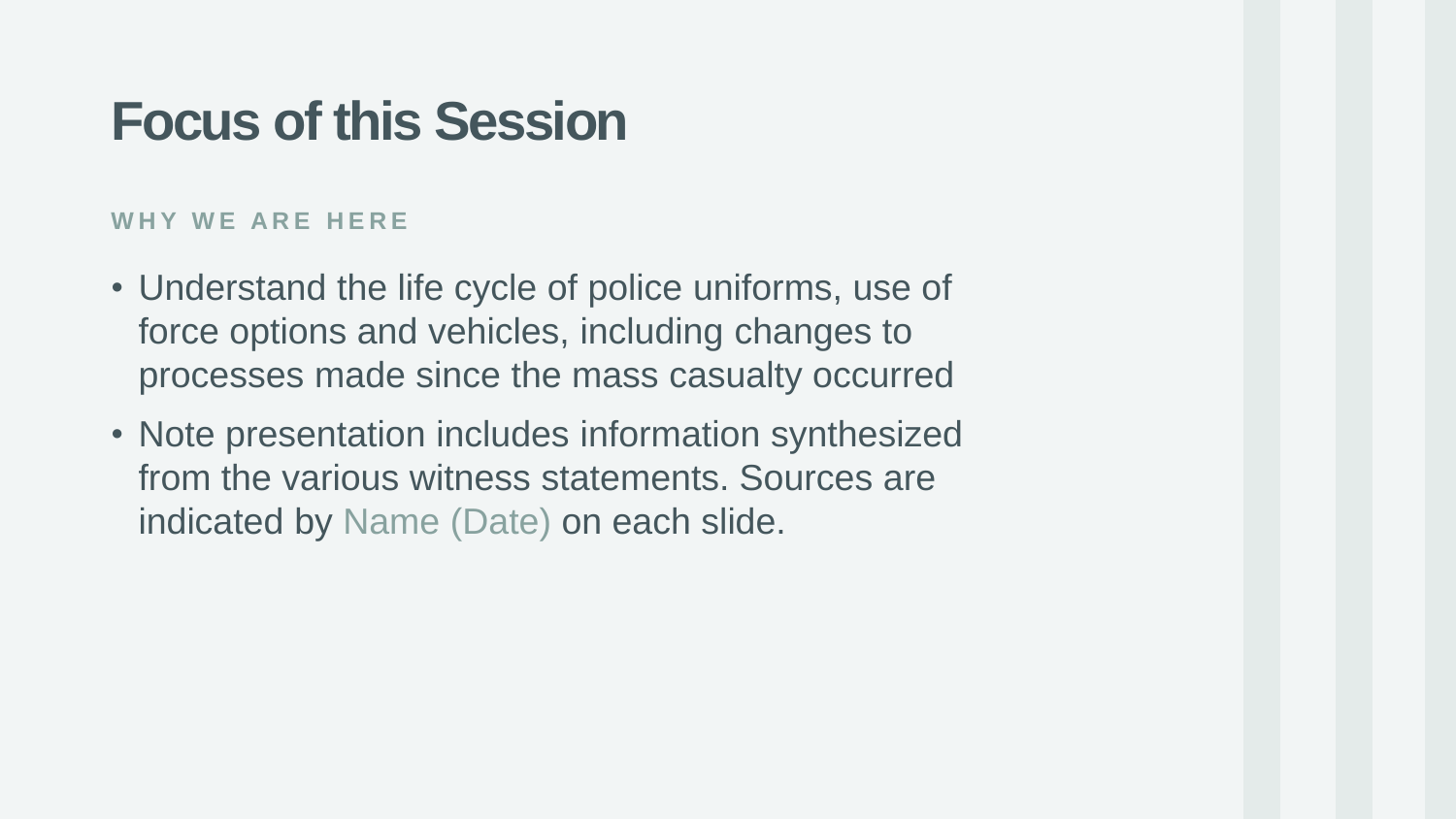## **Life Cycle of Uniforms and Use Of Force Options**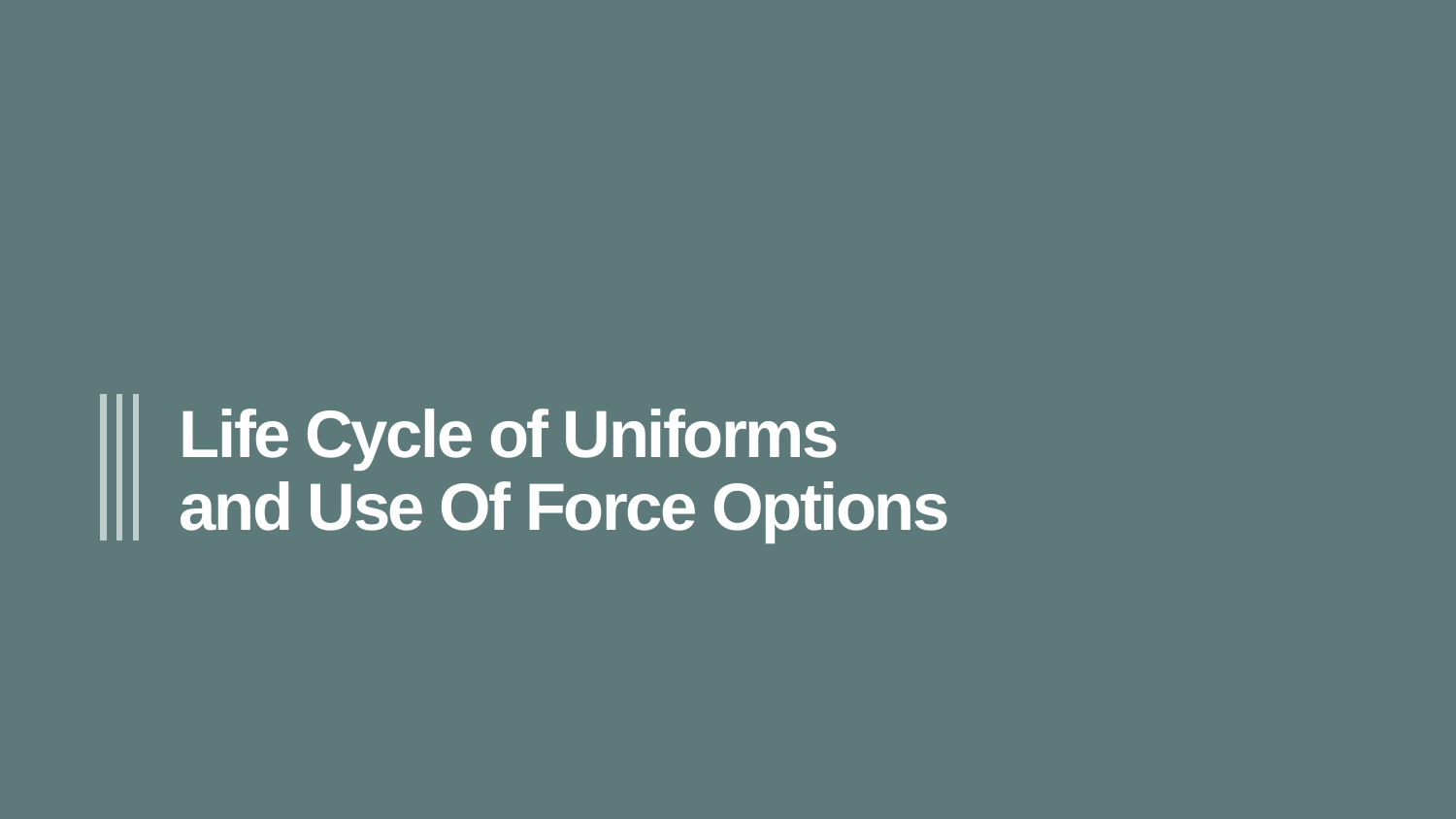### **Definitions and Acronyms**

| <b>Materiel and Assets Management</b>                          | RCMP team that manages all procurement requirements on a<br>departmental level. Oversees:<br>Uniform and Equipment Program<br><b>National Armoury Program</b><br><b>Material Program</b> |
|----------------------------------------------------------------|------------------------------------------------------------------------------------------------------------------------------------------------------------------------------------------|
| <b>Public Services and Procurement</b><br><b>Canada (PSPC)</b> | Central purchasing agent for federal departments and agencies; formerly<br><b>Public Works</b>                                                                                           |
| <b>General Duty Uniform</b>                                    | Uniform an officer wears during the daily course of their duties                                                                                                                         |
| <b>Dress or Review Order Uniform</b>                           | Uniform worn for ceremonial occasions and special events                                                                                                                                 |
| <b>Shoulder Flashes</b>                                        | Round shoulder markings that identify which service an officer works for                                                                                                                 |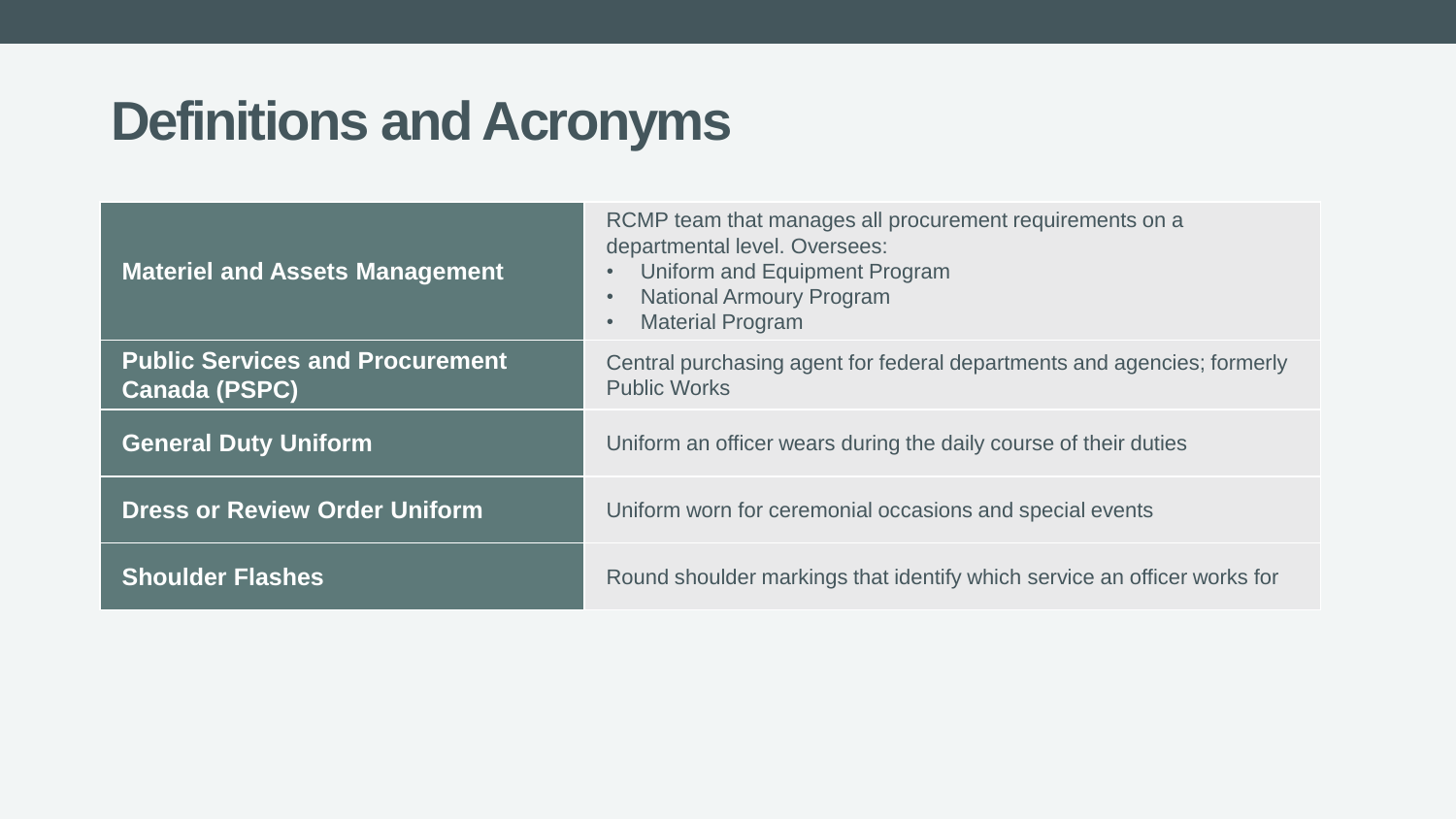### **Lifespan of Uniform and Member Entitlements**

#### **R C M P**

- Members are responsible to have Review Order and General Duty uniforms.
- The Uniform and Equipment Program Ordering Guide, which can be accessed by members using the online ordering system, includes information on the fair wear-and-tear life expectancy for each item of uniform.
- The lifespan of various pieces of uniform are set out in policies e.g. boots have a three-year lifespan.

**Steven Carroll (Jan. 10, 2022) Alan McCambridge (Jan. 10, 2022)**

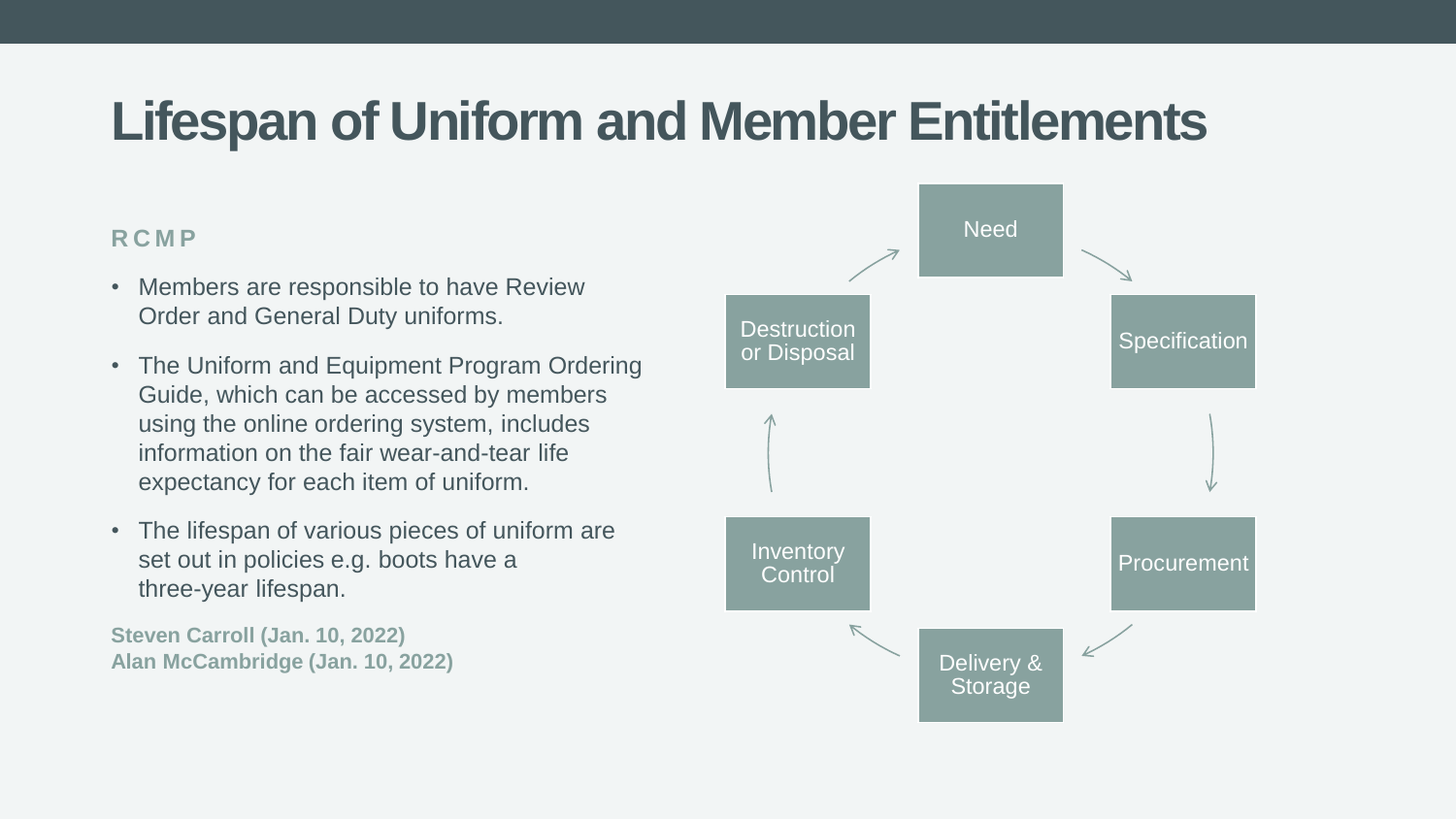### **Need is Identified and Specification Developed**

#### **R C M P**

• The need for a particular piece of uniform is identified by the detachment. Examples could include:

- o stronger wet weather or harsh environment equipment
- o extreme cold weather boots

**Steven Carroll (Jan. 10, 2022) | Alan McCambridge (Jan. 10, 2022)**

• Once a need has been identified, the program develops the detailed specification for the item based on the need.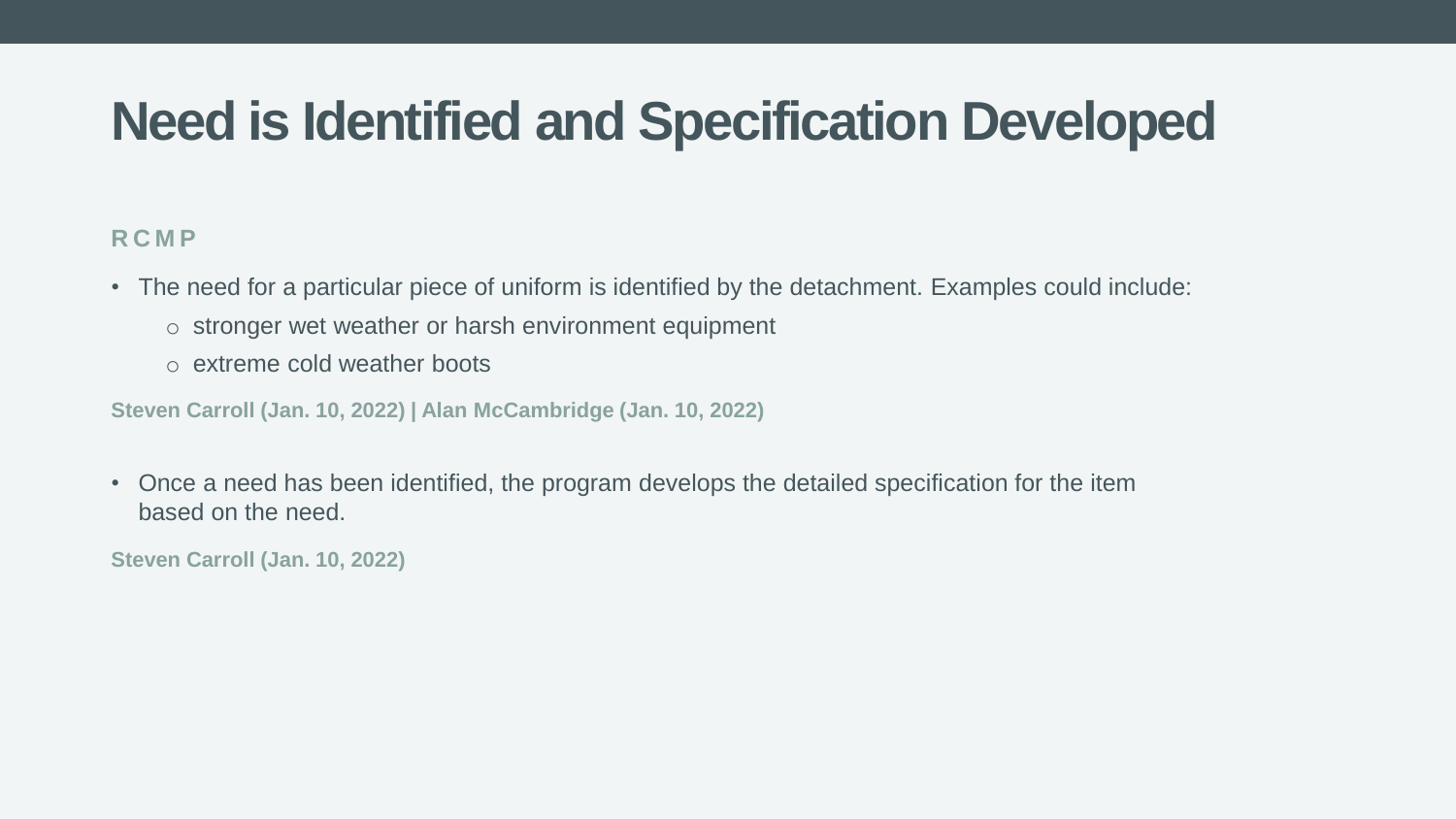### **Procurement**

#### **R C M P**

• Materiel and Assets Management uses the specifications developed by the Uniform and Equipment Program to create a procurement, which must be **fair**, **open**, **transparent** and **compliant** with trade agreements and the rules of procurement. Bidders bid on the contract, cost, and turnaround time.

#### **Steven Carroll (Jan. 10, 2022) | Christine LaMarche (Jan. 7, 2022)**

• Depending on the items, the specification information may be publicly posted. There are security considerations about whether a piece of uniform could be used to impersonate officers.

#### **Christine LaMarche (Jan. 7, 2022)**

• The bids are submitted to the Uniform and Equipment Program for evaluation. The contract is awarded to the company or companies with the lowest compliant bid.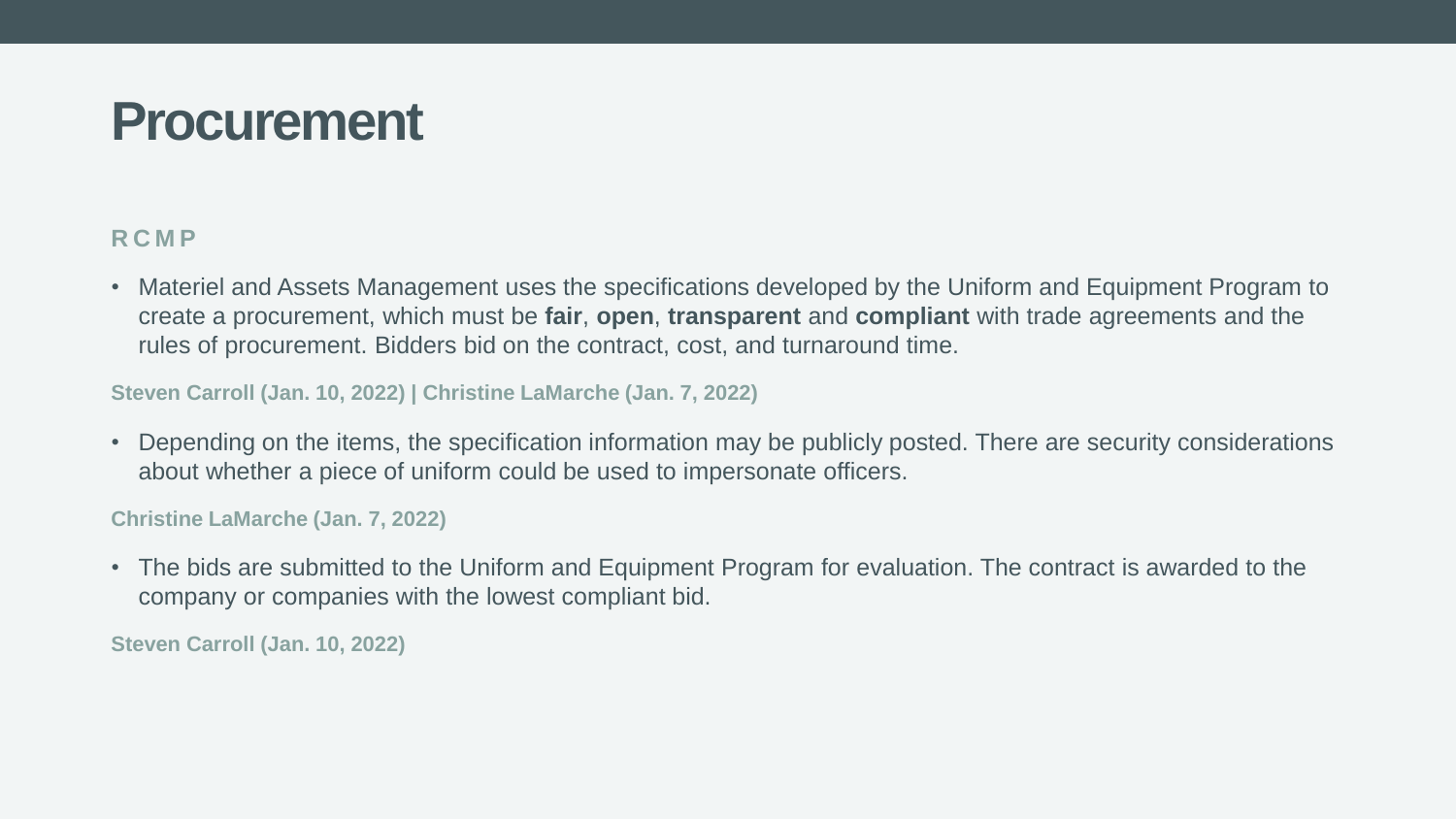### **Online Ordering System**

#### **R C M P**

- All commodities are available through the online secure portal.
- Members sign in securely and have access to view online the various types of uniform based on duty code. Members can select multiple items in one order under a specific duty code.
- Unit commander is responsible to view each member's history file and, in communication with member, determine approval against entitlement or requirement for the goods.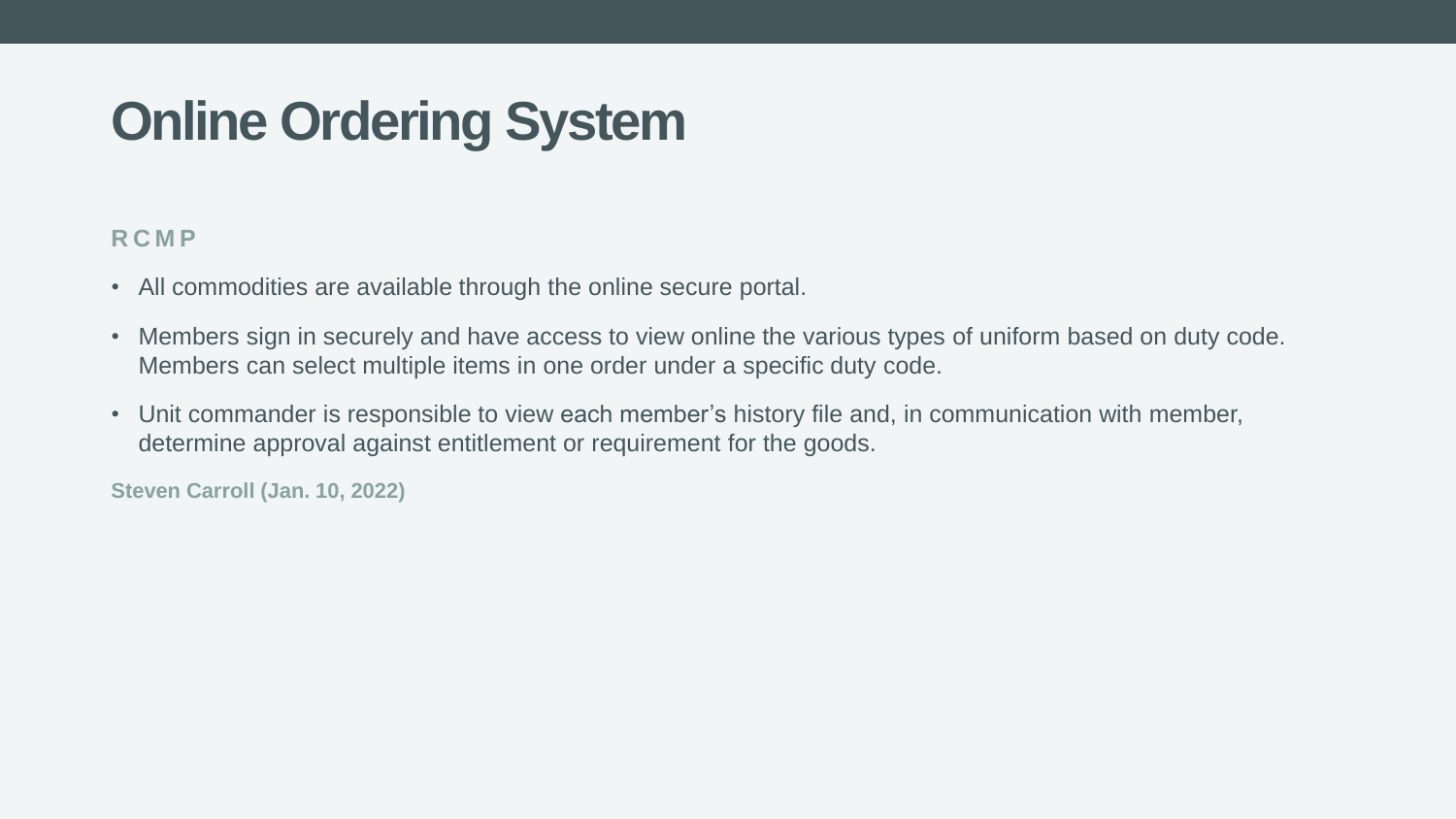### **Delivery and Storage of Uniform Items**

#### **R C M P**

- For bulk orders, as part of the contract, there is Freight-on-Board destination
- Vendor is responsible for arranging shipping and payment of shipping from supplier to RCMP.
- Once approved by the detachment commander, online orders by members go into a pending order area; these are then:
	- Grouped
	- Prepared
	- Picked
	- Shipped via Canada Post to the detachments each day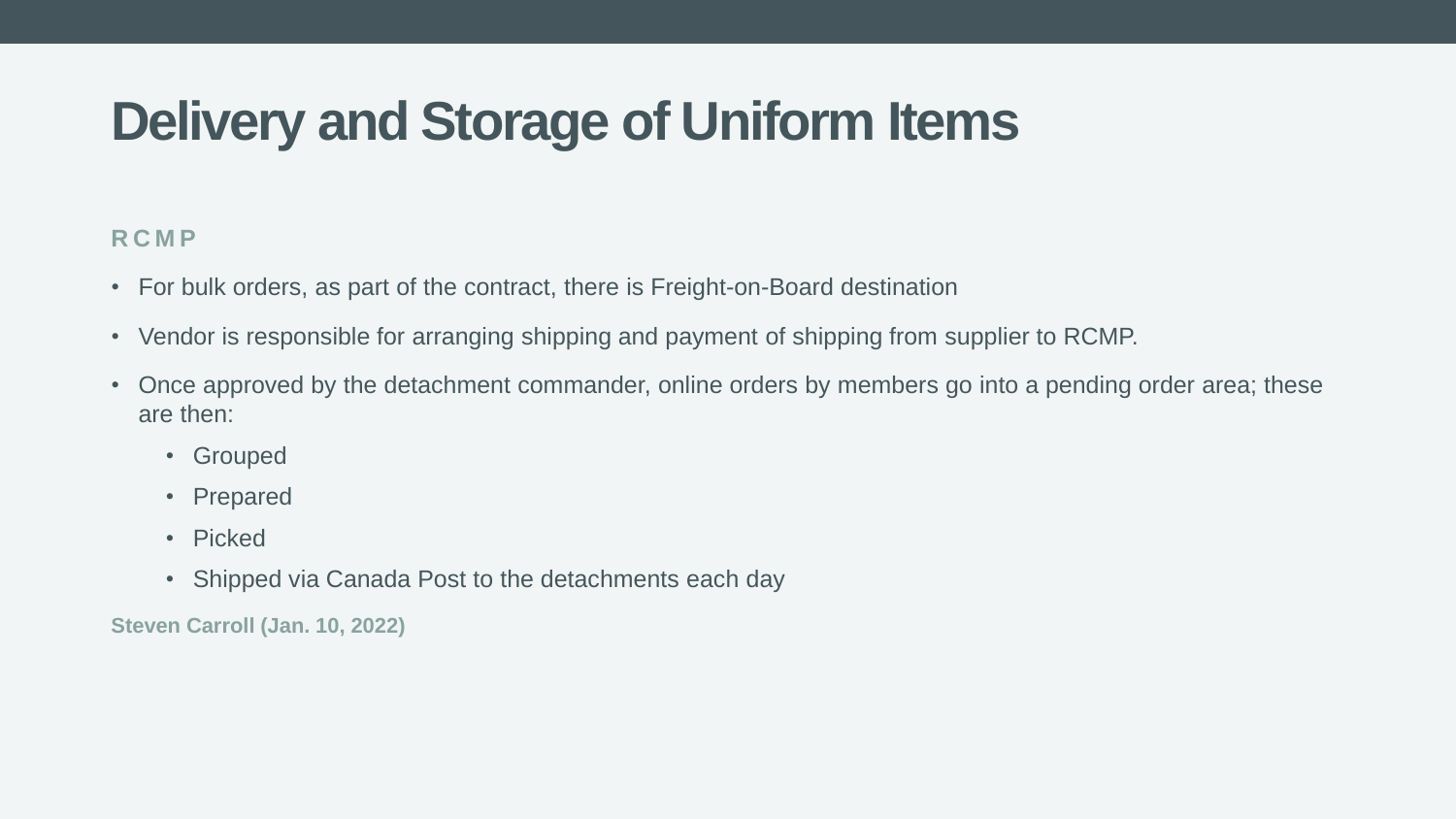### **Monitoring Inventory and Orders**

#### **R C M P**

- RCMP monitors inventory and orders by keeping track of inventory and monitoring officer orders. It is the unit commander manager's responsibility to review and approve requests.
- Discipline decisions would be at the unit level as a start point; it is up to the unit commander to question and discuss it. May also involve the warrant officer if it is a problem to determine what disciplinary action, if any, is required.
- Each division may see different reporting.

- Members would be refused items if they had already received quota within item's life expectancy.
- If you are ordering a new patrol jacket every year that is suspicious and will challenge to see why.
- **Al McCambridge (Jan. 10, 2022)**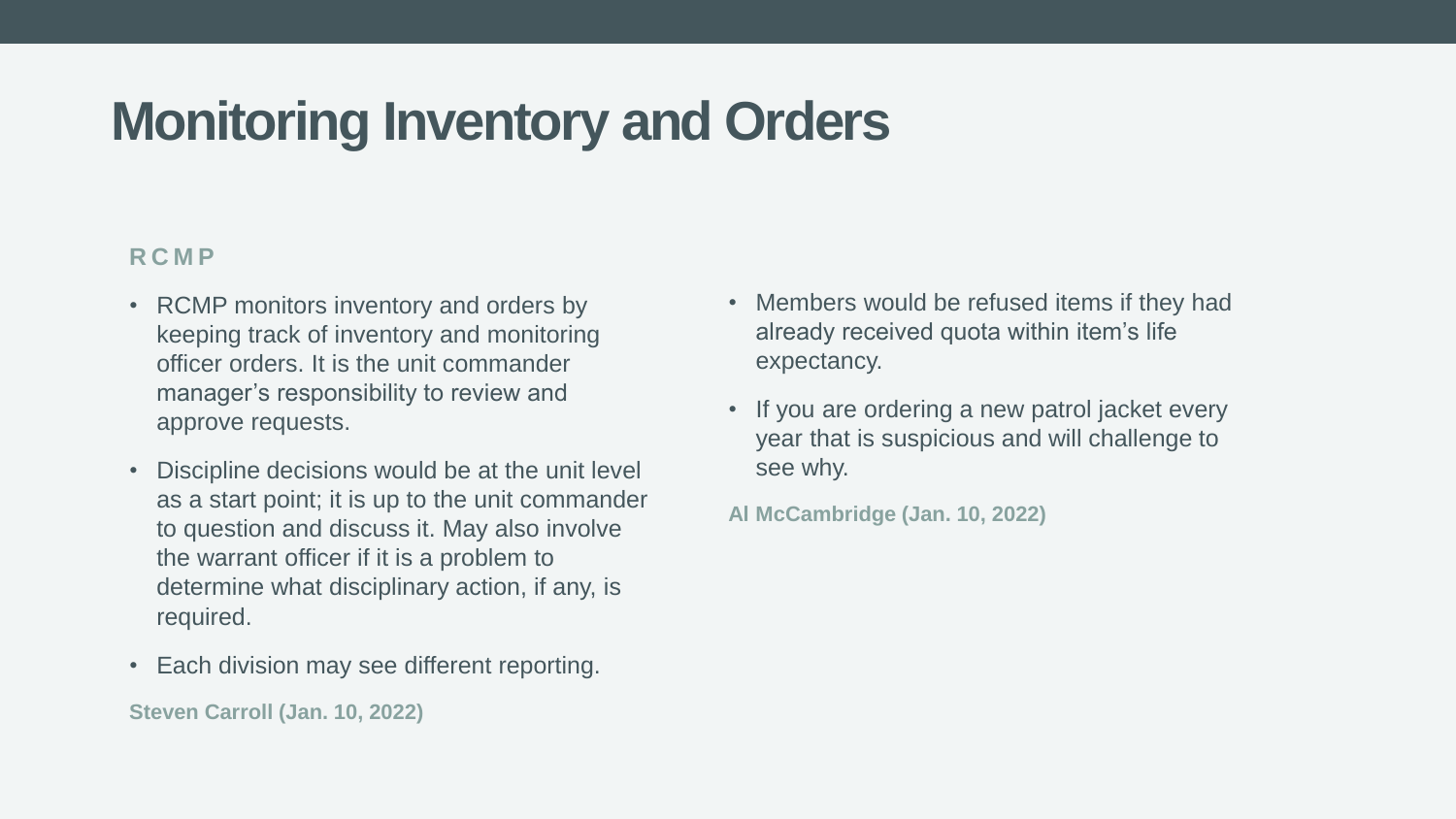### **Inventory Control**

#### **R C M P**

- When RCMP receives goods, it gets a detailed packing slip which is cross-referenced at the loading dock at their facility to make sure everything is received.
- If there is a discrepancy, this goes to the manager of accounting and planning for immediate action; will contact the carrier and find out what happened. Follow-up occurs immediately on account verification and if action is required it happens immediately.
- Volume of shirts comes with many pallets delivered by a large tractor trailer truck.
- Have a common vendor base that routinely wins contracts, so the vendors are familiar to the RCMP.
- Same process for flashes or patches.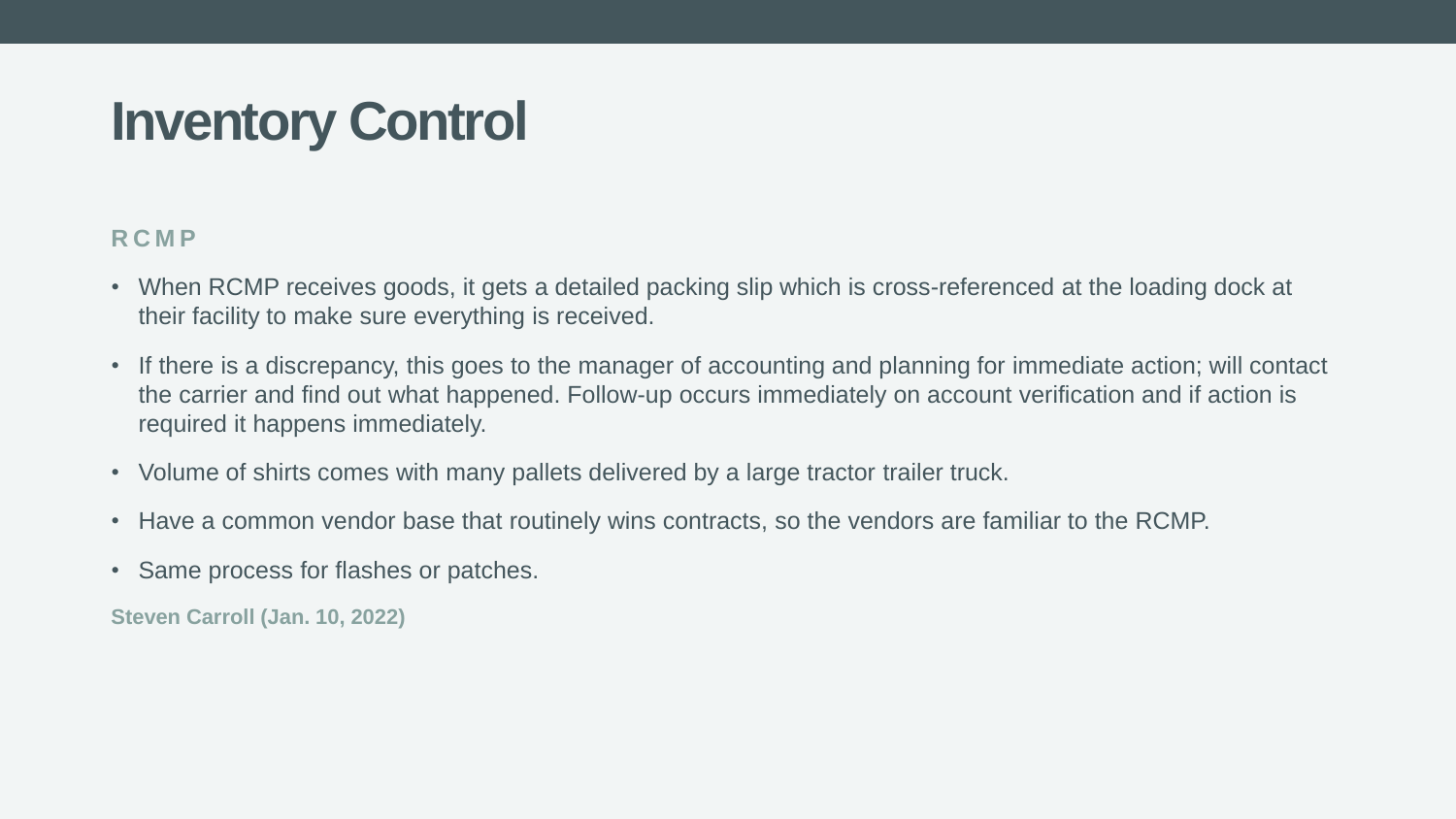### **Destruction or Disposal of Uniforms**

#### **R C M P**

- Not a national scope. Responsibility for destruction of uniform items is at the detachment level (may see incinerators, shredders).
- Materiel and Assets Management working group collaborating with other government departments on reviewing potential for a recycling process for all public safety uniforms.
- RCMP will collaborate to assist other government departments who have their own uniform challenges. E.g. provide cold weather gear to Canada Border Services Agency (CBSA).
- Variety of applications in the field
- Items are turned into unit commander, who is responsible for ensuring they are disposed of and rendered unidentifiable in the process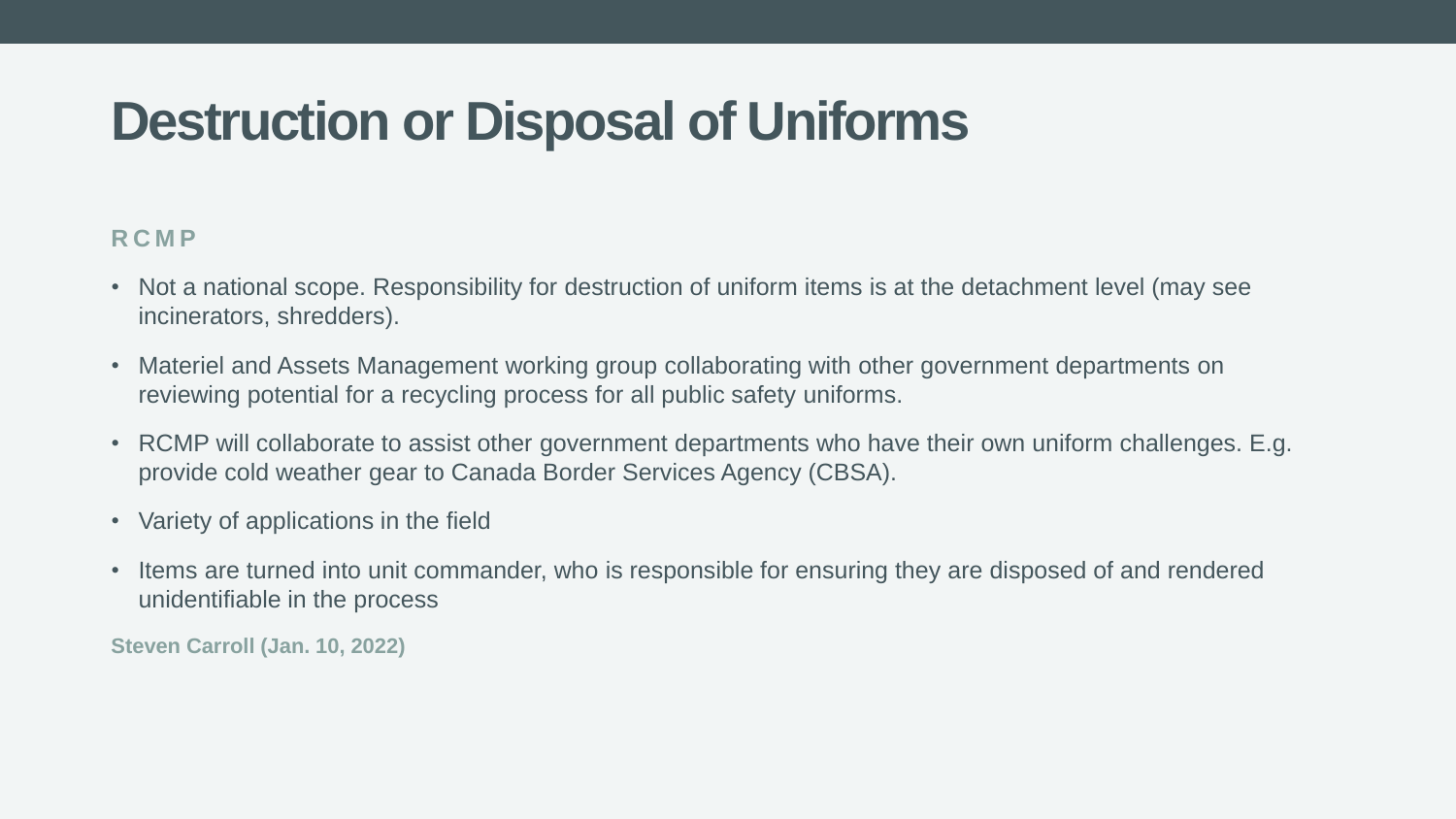### **Destruction or Disposal of Uniforms cont.**

#### **R C M P**

- Responsibility to ensure items get destroyed is up to the detachment commander. Over 700 detachments across the country.
- Policy says items are to be destroyed locally or rendered unserviceable. Would never do this with blue pants, uniform shirt, or patrol jackets—those would be shredded or burnt.
- Any items with identifiable marks would be destroyed; others might be recycled e.g. given to prisoners after any identifying marks are removed.
- Members resigning or retiring require permission to maintain Review uniform not automatically granted. Permission is documented.
- Forms and processes in place to ensure all equipment recovered or accounted for when members depart.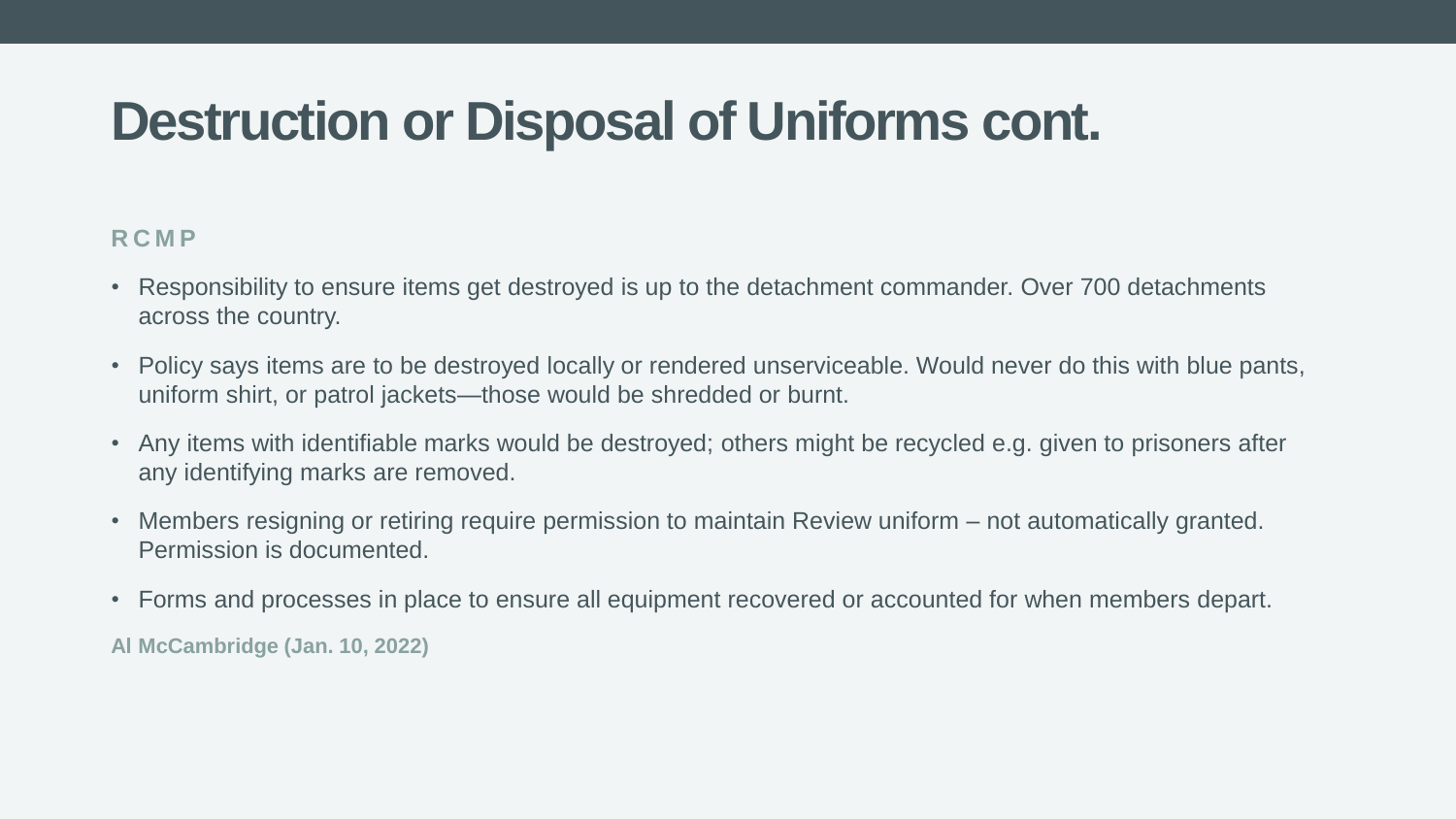### **Dress Uniforms**

#### **R C M P**

- Mechanism is the same for general duty (procurement, design, specification, ordering, etc.)
- Members are entitled on approval to keep the dress uniform upon retirement (certain items)
- Review order items have a longer life expectancy because they are not worn on a regular basis **Steven Carroll (Jan. 10, 2022)**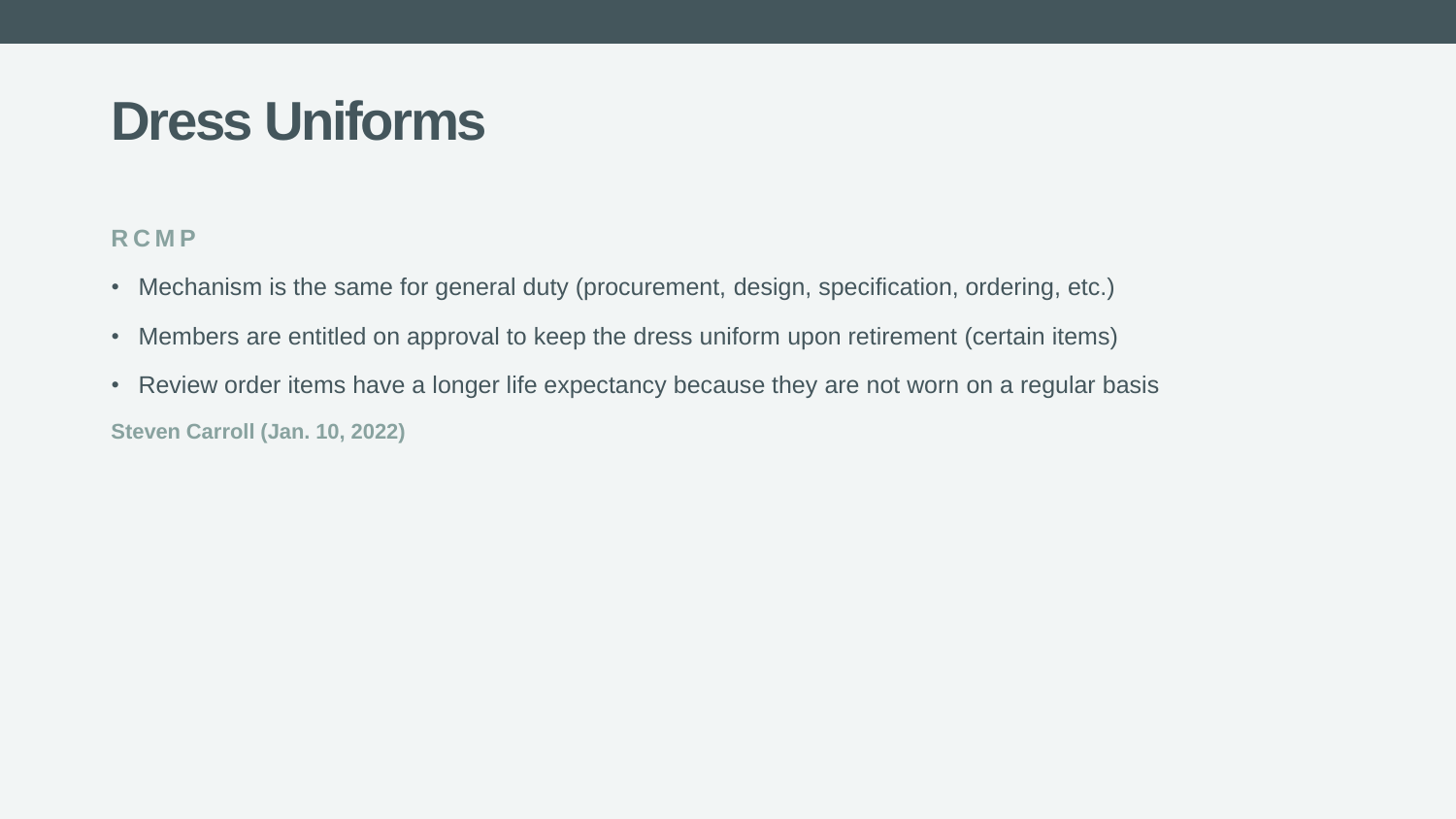### **Use Of Force Options**

#### **R C M P**

- Procurement process is the same as for uniforms, except depending on what the item is it would go to a different team at PSPC.
- Armoury program is in charge of destroying or disposing of some use of force options (e.g. firearms, conductive energy weapons, possibly aerosol weapons).

**Christine LaMarche (Jan. 7, 2022)**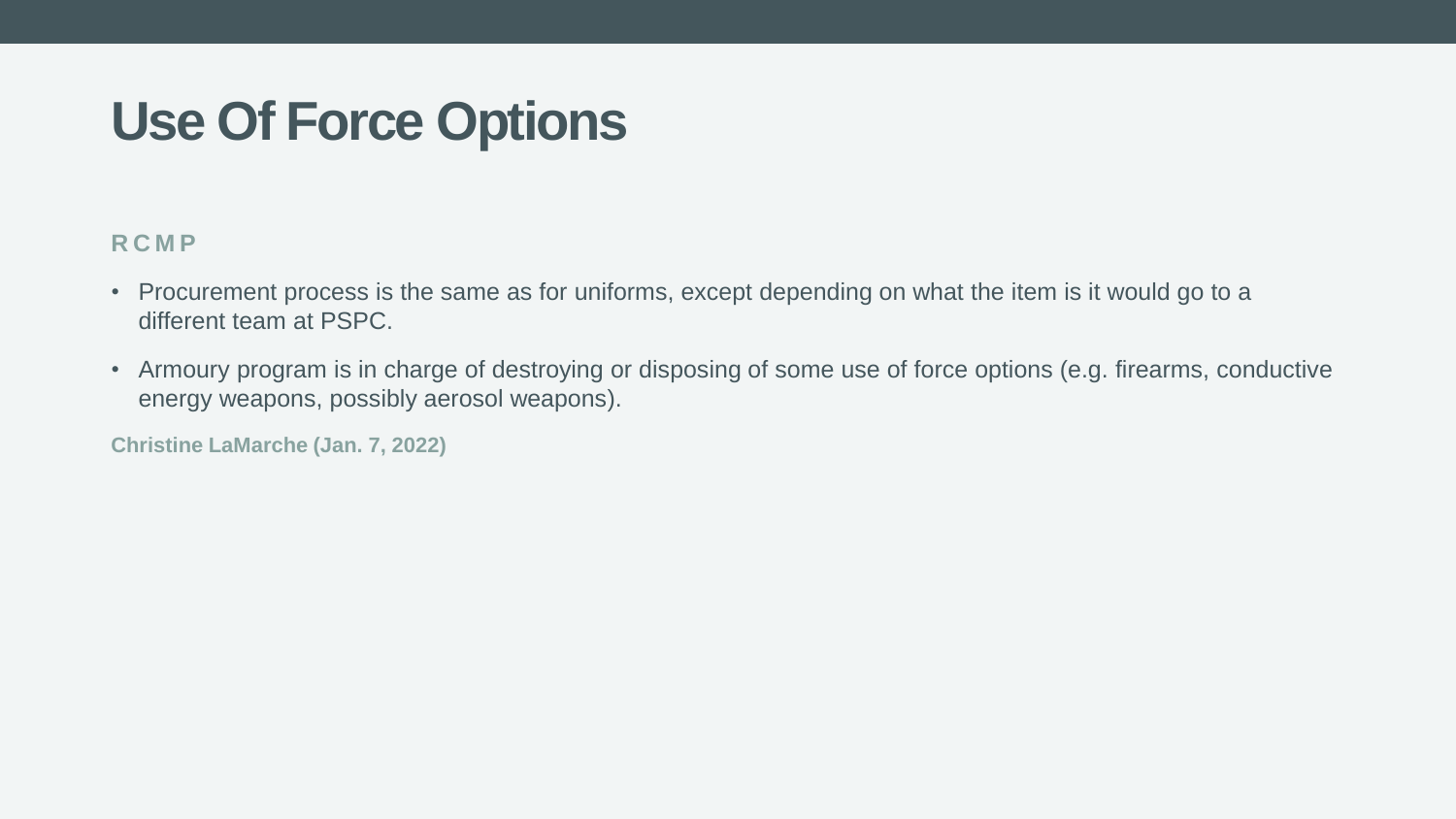### **Other Police Forces**

Similar use of force processes are in place for other police forces in Nova Scotia.

| <b>Kentville Police</b>                                                                                                                                                                                                                                                                                                                   | <b>Truro Police</b>                                                                                                                                                                                                                                                                                                                                                                                                                                                                                                                                                                                |
|-------------------------------------------------------------------------------------------------------------------------------------------------------------------------------------------------------------------------------------------------------------------------------------------------------------------------------------------|----------------------------------------------------------------------------------------------------------------------------------------------------------------------------------------------------------------------------------------------------------------------------------------------------------------------------------------------------------------------------------------------------------------------------------------------------------------------------------------------------------------------------------------------------------------------------------------------------|
| Use of force options issued to uniform members are<br>standard across Nova Scotia.<br>Officers are issued a gun belt, OC spray, a baton,<br>$\bullet$<br>handcuffs, a firearm, and everyone on the road has a<br>shared conductive energy weapon.<br>At Kentville Police, uniforms and equipment requests and<br>assignments are tracked. | Marked vehicles are equipped with GPS, in-car camera<br>system with a rear facing camera to cover the prisoner as<br>well, roadside breath testing equipment, radar, first aid kit,<br>fire extinguisher and other basic police equipment.<br>Uniforms are covered by a collective agreement. These<br>$\bullet$<br>items are tracked and replaced as needed.<br>Truro Police now have a turn-in basis; if an officer needs<br>$\bullet$<br>two shirts, they have to turn in two shirts.<br>These items are then destroyed in an incinerator where<br>they are burned. This process is documented. |
| <b>Julia Cecchetto (Aug. 31, 2021), pages 10, 57-61</b>                                                                                                                                                                                                                                                                                   | Dave MacNeil (Aug. 3, 2021), pages 42-45                                                                                                                                                                                                                                                                                                                                                                                                                                                                                                                                                           |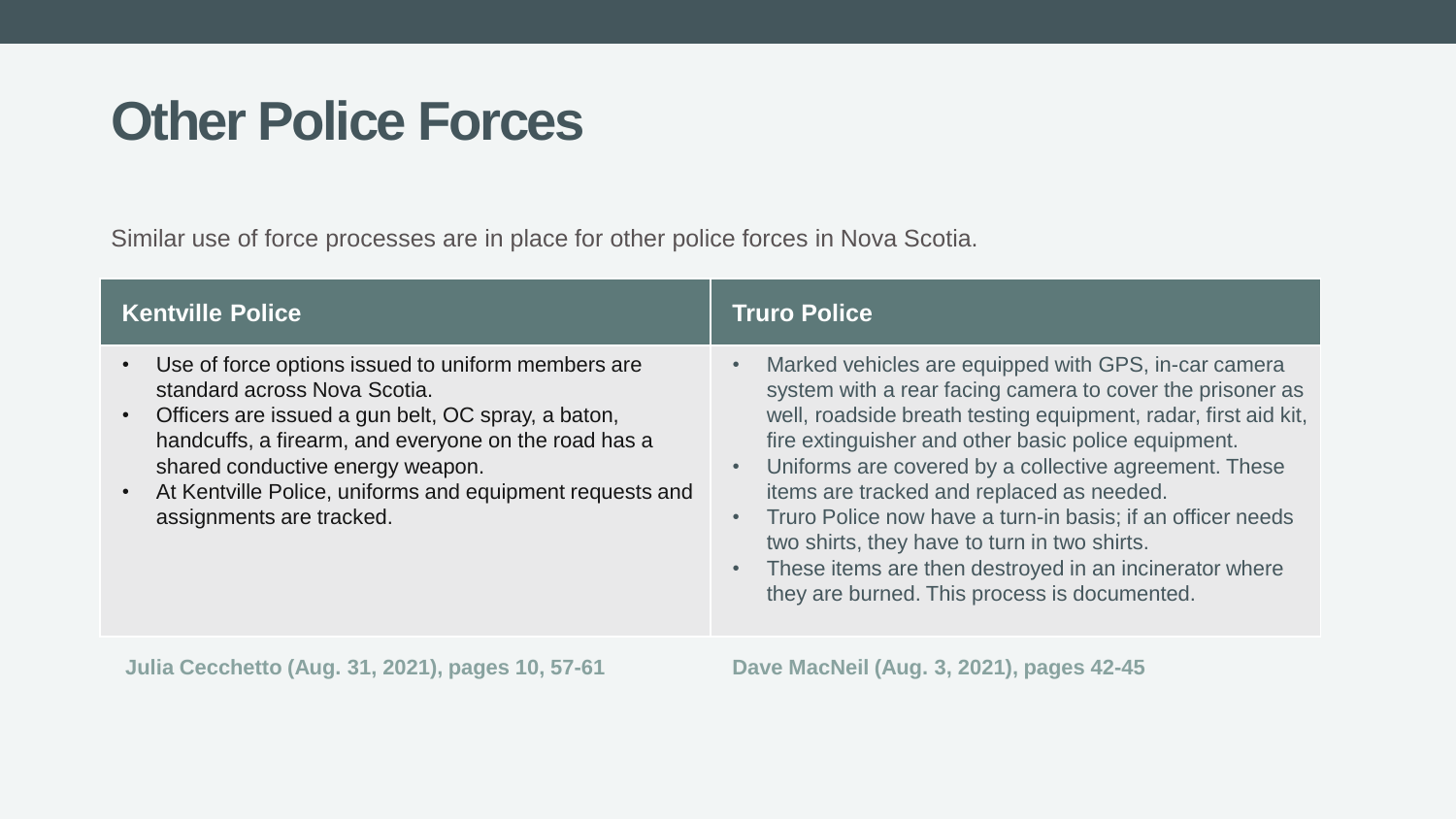# **Other Uniform Considerations**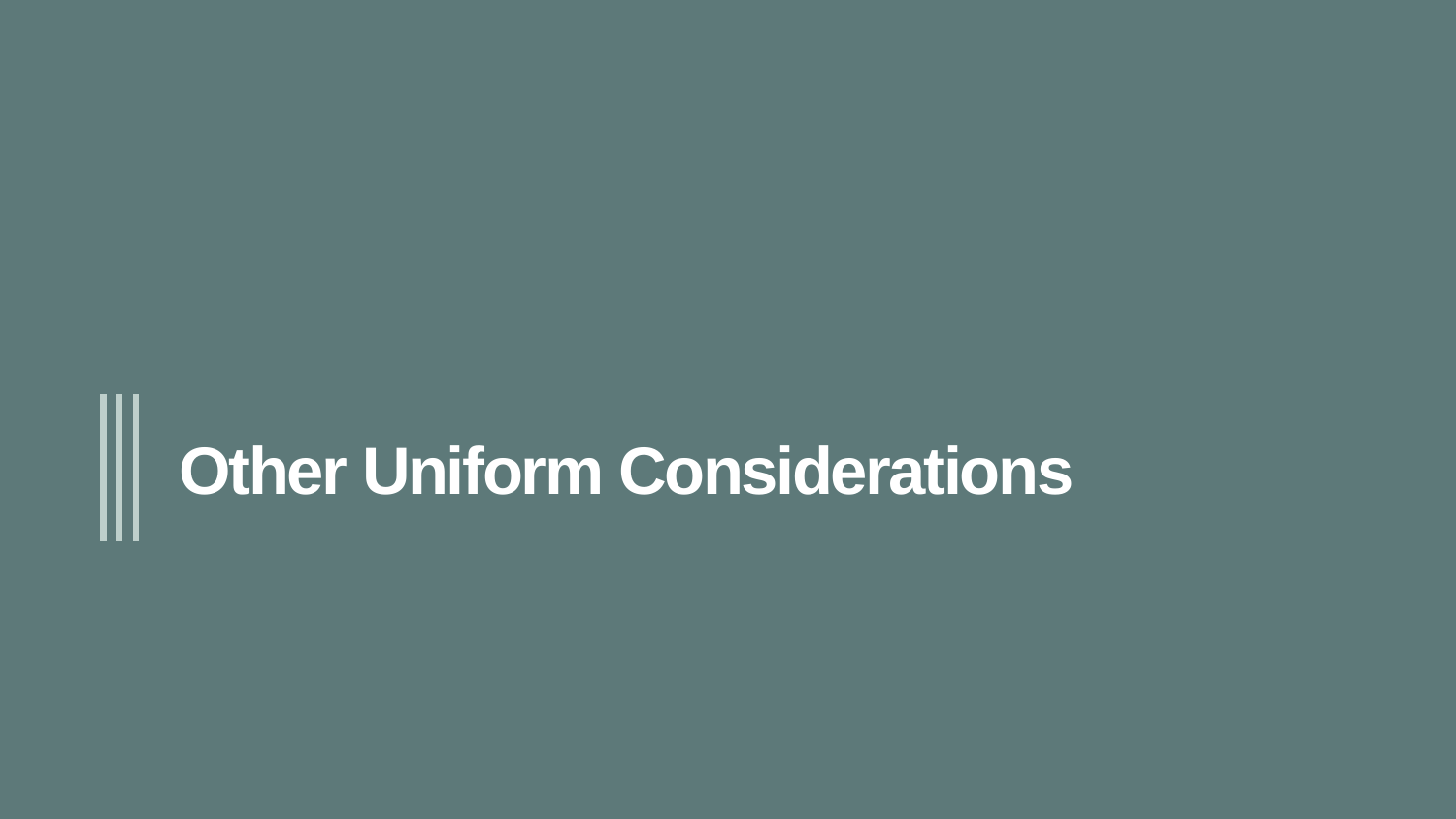### **Trading Paraphernalia with other Police Forces**

| <b>RCMP</b>                                                                                                                                                                                                     | <b>Truro Police</b>                                        |
|-----------------------------------------------------------------------------------------------------------------------------------------------------------------------------------------------------------------|------------------------------------------------------------|
| Possible you will have maybe<br>head dress or shoulder flashes<br>put into a plaque or folder<br>presentation that would be<br>exchanged; but you would not<br>exchange your tunics and your<br>patrol jackets. | Legislation now prohibits them<br>from trading these items |
| Al McCambridge (Jan. 10, 2022)                                                                                                                                                                                  | Dave MacNeil (Aug. 3, 2021)<br>page 47                     |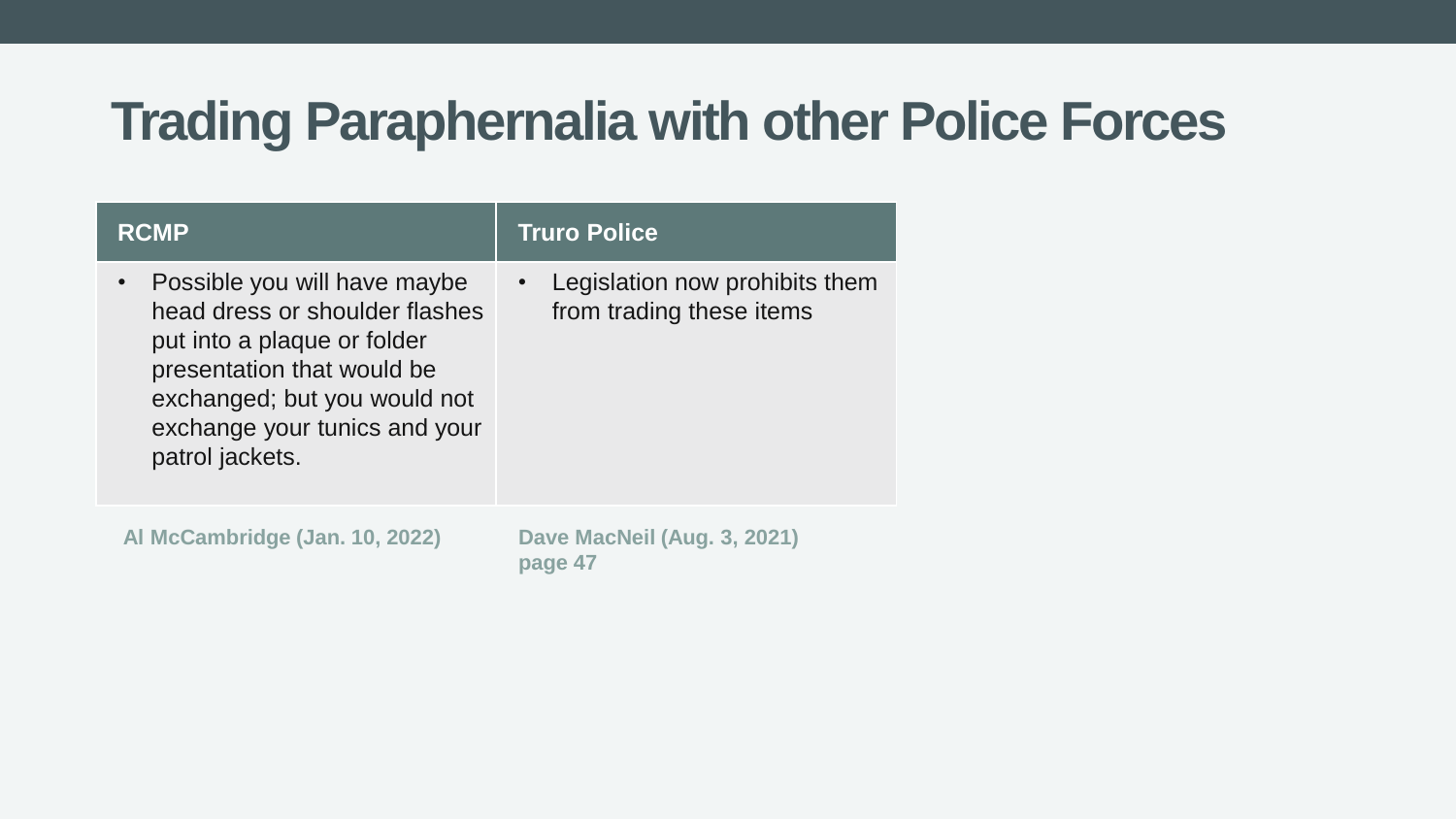### **Significance of Uniform to Veterans and Retired Members**

#### **R C M P**

- Retired members have to be given permission to wear the ceremonial uniform.
- RCMP Veterans Association has own uniform with own rules and regulations about who can were it, how and when.
- Since October 2014 members must ask permission to wear uniform while attending regimental funerals; most veterans wear blazers and do not march.
- Members have pride in the uniform; often hold on to reach the 20-year service mark so they can keep their ceremonial uniform.
- Members do not expect to keep any of their service uniform.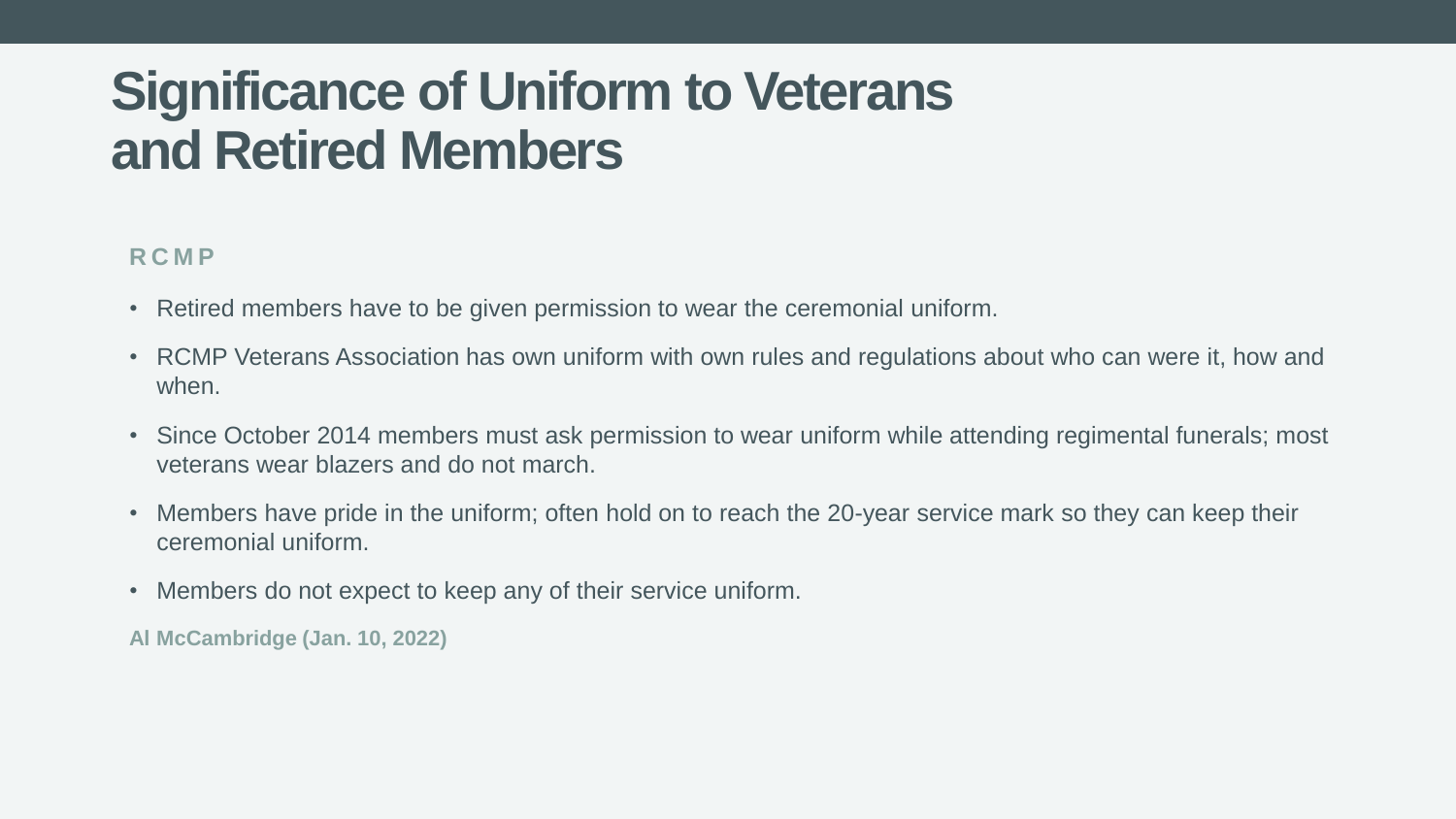### **RCMP Uniform Items in Second-Hand Stores**

- Intellectual property office has someone assigned as a subject matter expert; they have a cease and desist letter where companies are selling artifacts or there are trademark infringements.
- There have been occasions where there are costumes or actual uniforms that may be out in second-hand stores to be sold; this is a challenge because unless they can prove impersonation of a police officer under the Criminal Code they cannot seize the items. Will have discussion with owner of store and try to recover items voluntarily.
- Not aware RCMP has any direct seizure authority. RCMP have gone in and bought items to take it out of the public venue.
- Some countries have legislation that prohibits possession of government equipment by persons with no authority to possess it..
- Province of Nova Scotia just recently passed legislation prohibiting the possession of police uniforms but there is a clause that would allow certain items or certain individuals to possess.
- Recommendation: Give the RCMP the authority to retrieve items that are in the public domain.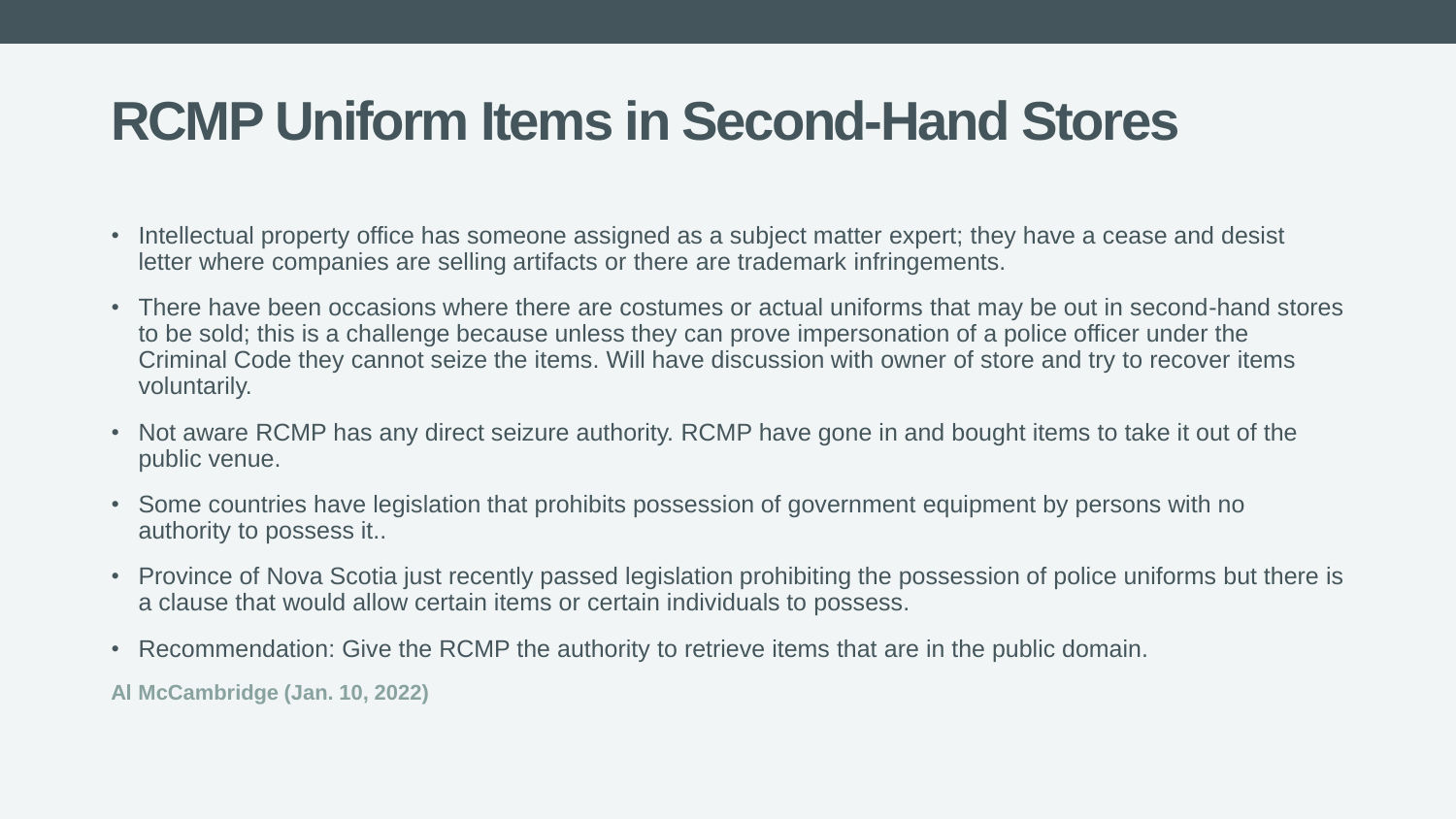### **Changes Since the Mass Casualty**

- After the mass casualty, the RCMP struck a committee from the warrant officer program and engaged key subject matter experts.
- If items are found by family members, advise them to take them to the local detachment and have them examined; if there are old items from the 1940s for example they could keep them or the RCMP would take and dispose of them.
- NS in 2021; other detachments and divisions have done similar collections or streamlined and disposed of items they may have had.
- Commercial destruction: commercial entities identified who can assist with large volumes of uniforms.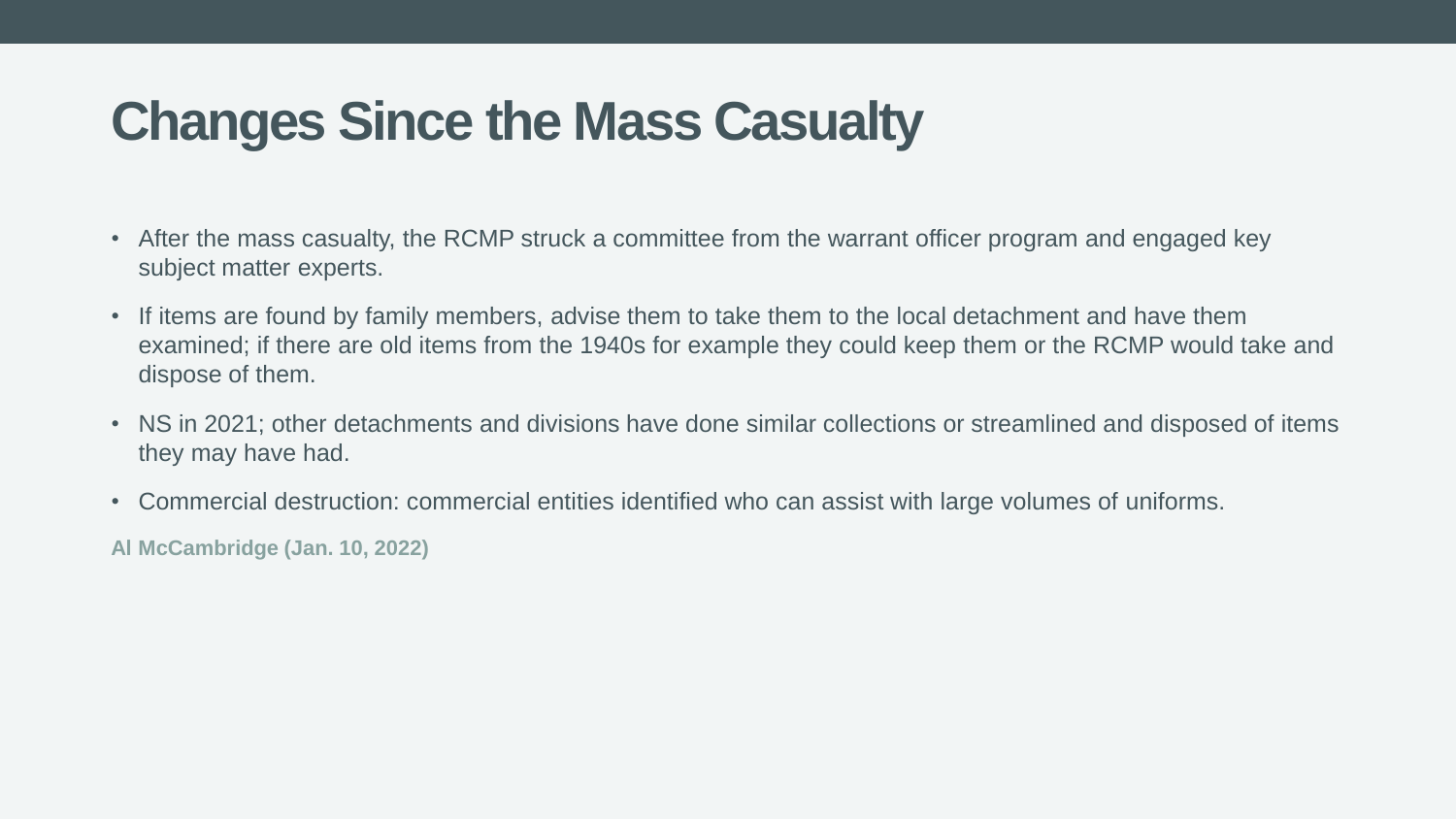### **Changes Since the Mass Casualty cont.**

- Large incineration initiative in Nova Scotia to ensure uniform items were destroyed.
- Human Resources has improved forms and process for departure from the RCMP.
- Internally, the uniform manual has been updated.

#### **Steven Carroll (Jan. 10, 2022)**

- Changes to procurement to remove publishing of specifications in public: now a two-phased process where something would be published on the government electronic tendering system.
- Industry would respond to that and demonstrate they are within the capacity to do the work.
- MAM is considering having them sign a non-disclosure agreement to add another layer of protection. Once these things are done, Materiel and Assets Management (MAM) would directly send the tendering specifications of how to build a shirt, because they would need those details in order to bid.

**Christine LaMarche (Jan. 7, 2022)**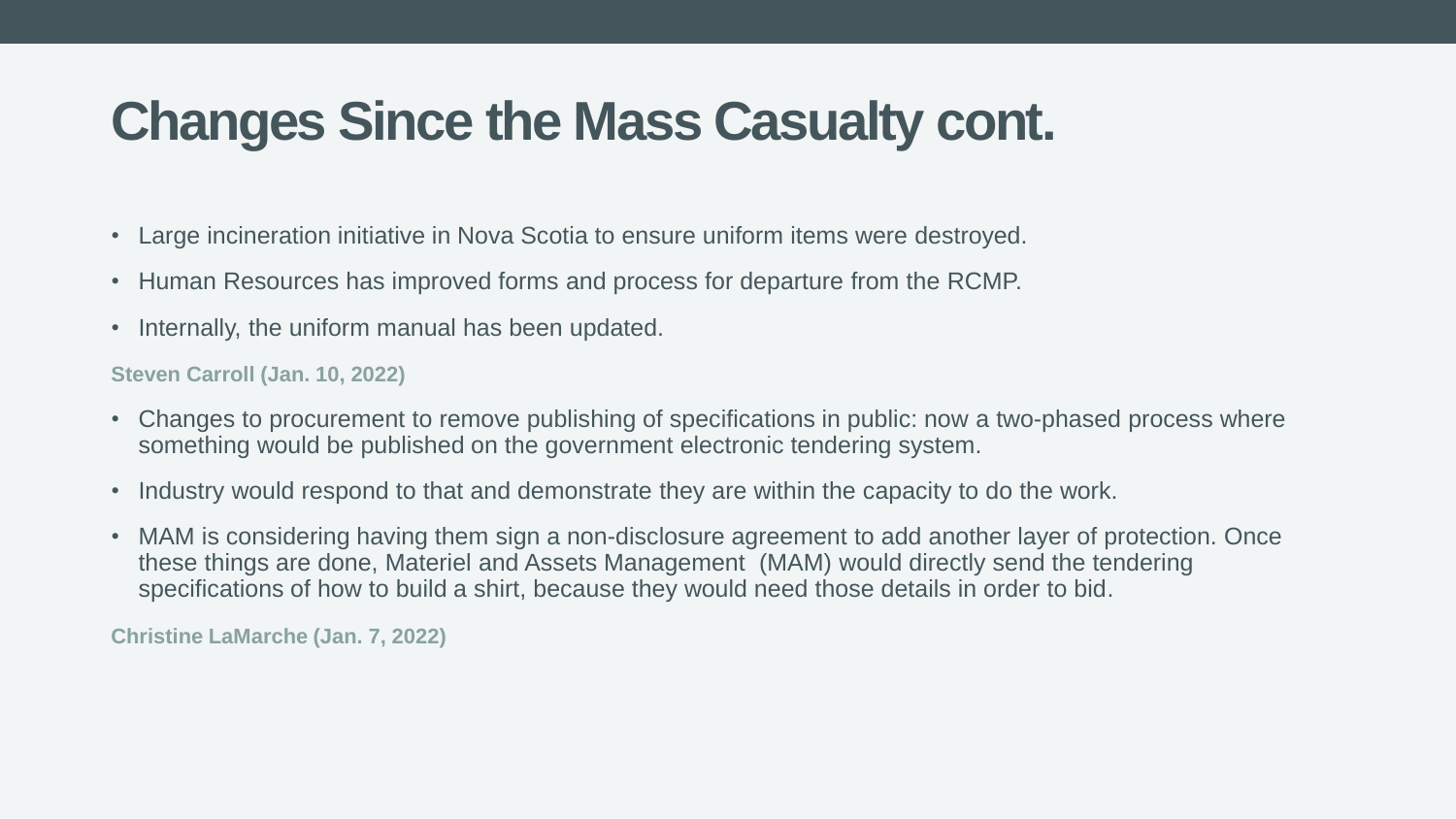### **Life Cycle of Police Vehicles** III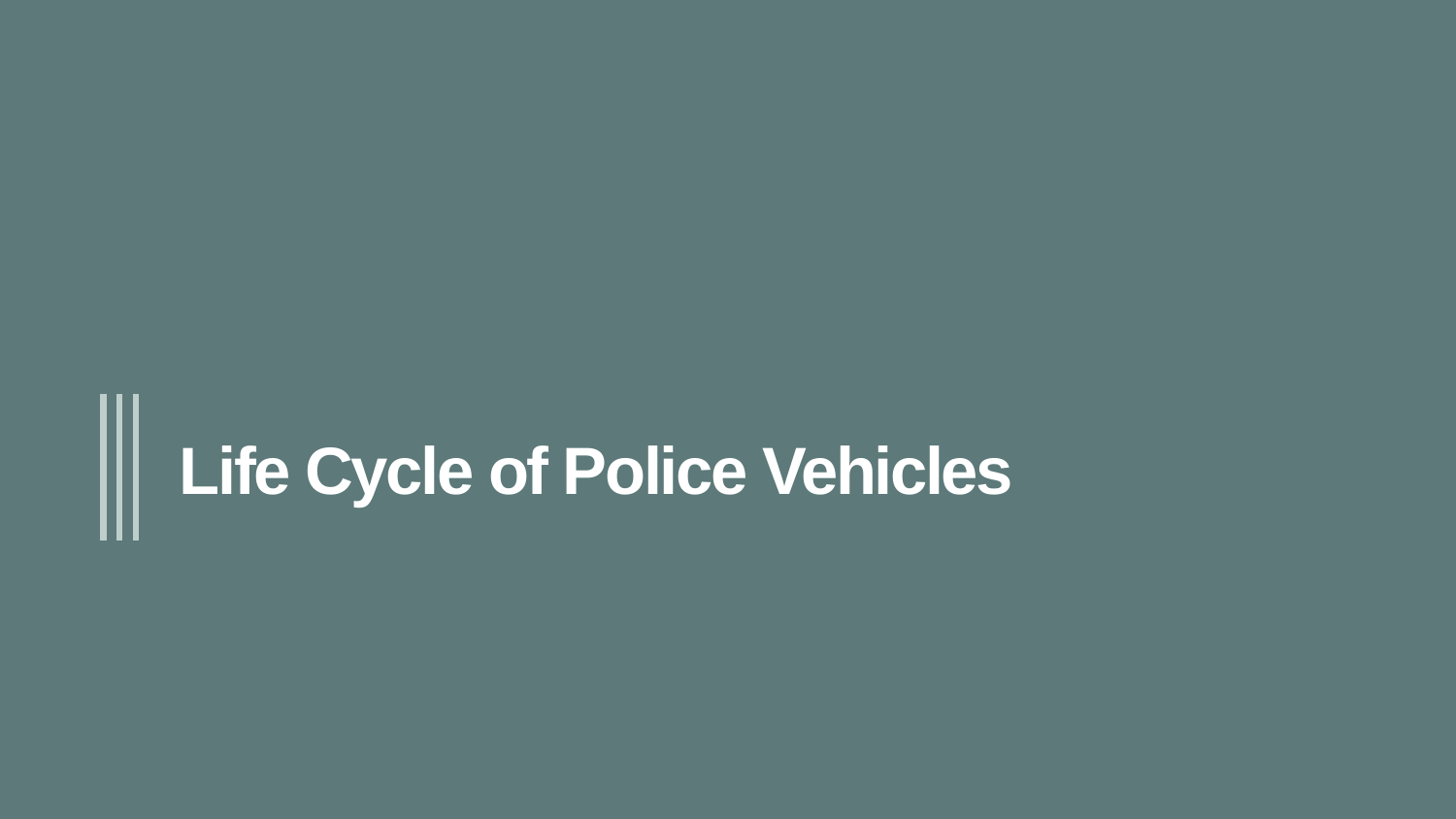### **Procurement of Vehicles**

#### **R C M P**

- Vehicles are purchased through the standing offer and Public Services and Procurement Canada (PSPC) is the contracting authority.
- The bulk of RCMP vehicles would be considered "general duty" vehicles, which are marked and are the typical police vehicle you would see on the road.
- These vehicles are replaced based on a replacement cycle … determined by mileage and age (about 130,000 kilometres **or** eight years).
- Policing requirements are owned by the RCMP. Part 5 of the "Government Motor Vehicle Ordering Guide" defines mandatory requirements for policing vehicles and orderable options.
- There are more than a dozen orderable options and the mandatory criteria are comprehensive. Some options are installed by the manufacturer .... The vehicle then goes to an upfitter identified by the manufacturer (subcontractor), who continues with the upfit based on the options identified when the RCMP ordered the vehicle (e.g. partitions, siren, light controller, lights). The vehicle then goes to the RCMP at a post garage, where they have technicians that complete the upfit (e.g., radio, more sensitive equipment).

**Andres Casimiri (Jan. 14, 2022)**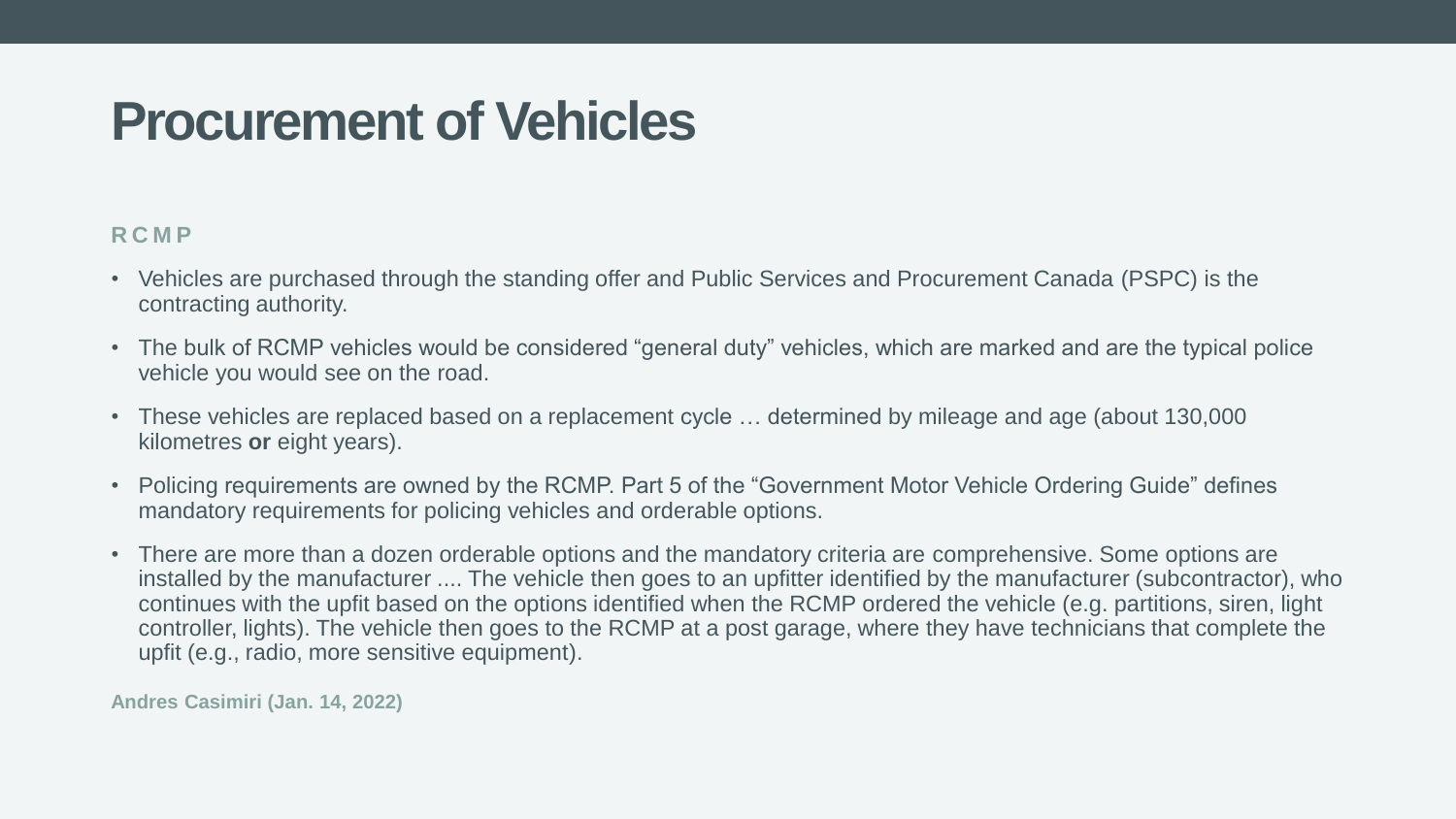### **Upfitting Vehicles**

#### **R C M P**

- The procurement process for the third-party upfitter (subcontractor of the vehicle manufacturer) would be included in the standing order and there is not a separate process directly between the upfitter and the federal government. This is done annually.
- Before a vehicle goes to the upfitter, it would be difficult to distinguish a retail vehicle from a policing package.

#### **Andres Casimiri (Jan. 14, 2022)**

- Diesel and Auto is the primary vehicle upfitter for the RCMP for the Nova Scotia region; as involved in the upfitting of vehicles prior to the mass casualty. If Diesel and Auto is not able to meet the RCMP's demand and turnaround time they will allocate the upfitting to the secondary suppliers.
- When a vehicle is ready to go, Diesel and Auto notifies the RCMP. The vehicle will probably already be allocated to a detachment. Once Diesel and Auto is told which detachments are getting vehicles, they arrange a pickup which is usually done by an authorized person (RCMP officer) who has to sign for the car and do a walk around inspection. That information is recorded and then sent back to RCMP headquarters.

**Andrew Warner (Feb. 8, 2022)**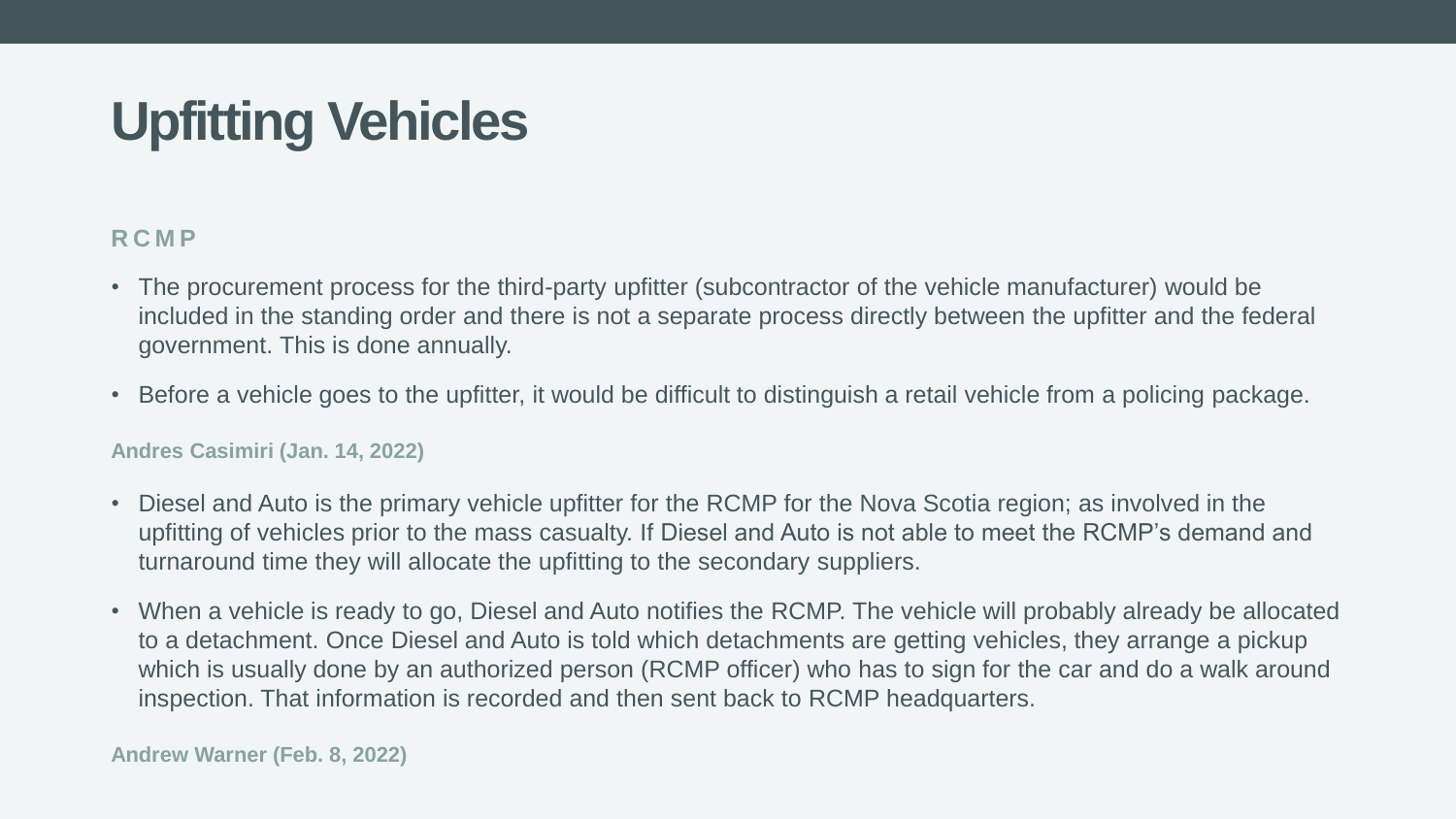### **Procurement of Decals**

#### **R C M P**

- Ordering decals is an RCMP program and the responsibility for adding them varies across the country. MAM is responsible for procuring decals
- Inventory management for the decals would be handled in the regional offices within the RCMP.

**Christine LaMarche (Jan. 7, 2022)**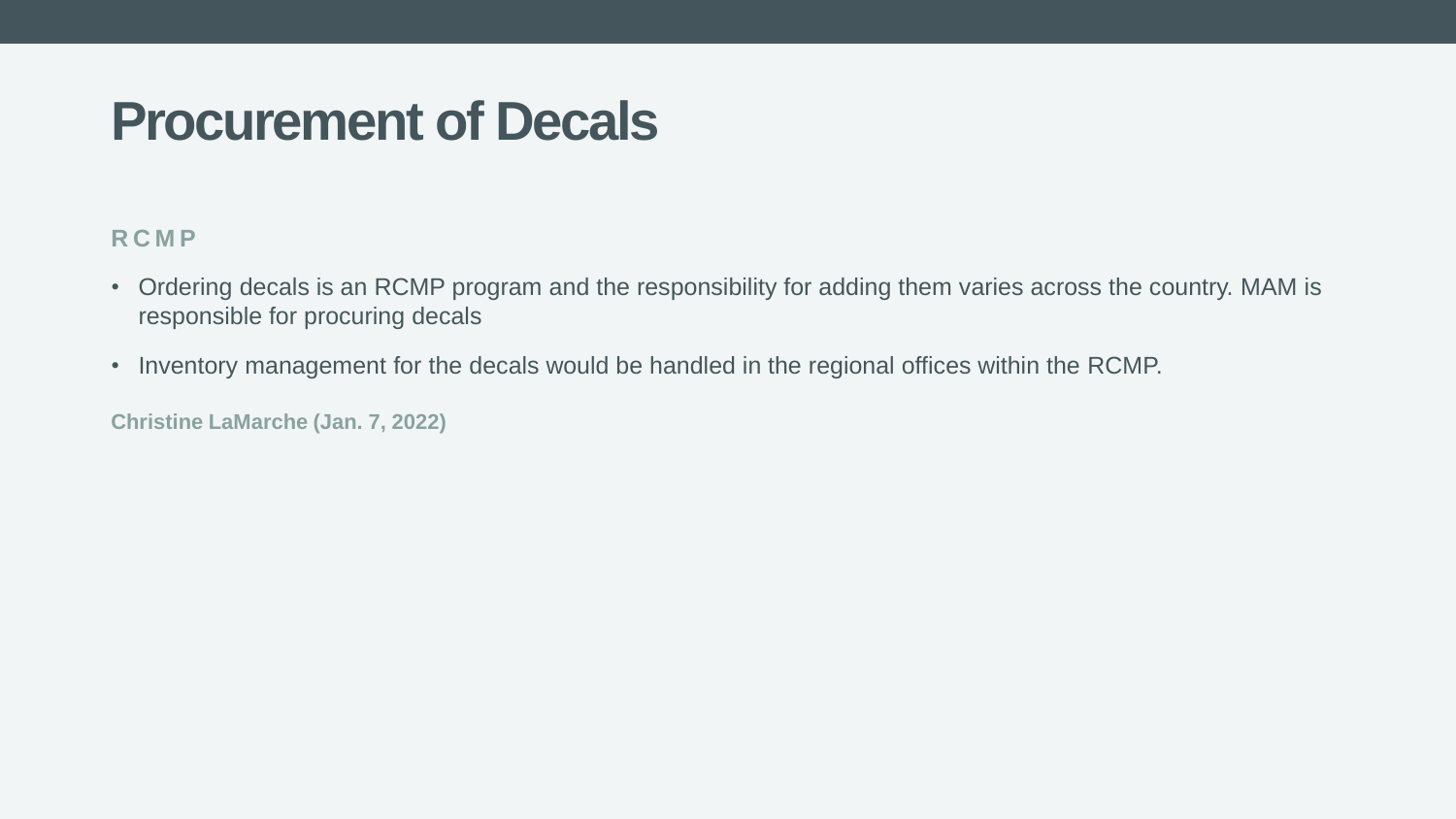### **Decommissioning of Vehicles and Preparation of Surplus Assets**

#### **R C M P**

- Decommissioning and disposal of vehicles is a shared responsibility. MAM relies on GC Surplus, another arm of PSPC, to assist with the decommissioning process.
- A vehicle is decommissioned when it is deemed to be at the end of its life for the RCMP in terms of its operational purpose. There is an internal process done by the RCMP, then the decommissioning process is started and MAM liaises with GC Surplus at PSPC.

#### **Christine LaMarche (Jan. 7, 2022)**

- There are several steps for the decommissioning process:
	- o It starts at the detachment, where they need to remove garbage, evidence, or anything loose in the vehicle
	- o The vehicle then goes to post garage or a contractor for the decommissioning and removal of the equipment
	- $\circ$  This process is done by contractors in the Atlantic region as there is no post garage
- Decals could be removed by the post garage but in some instances there are arrangements made to have GC Surplus remove the decals.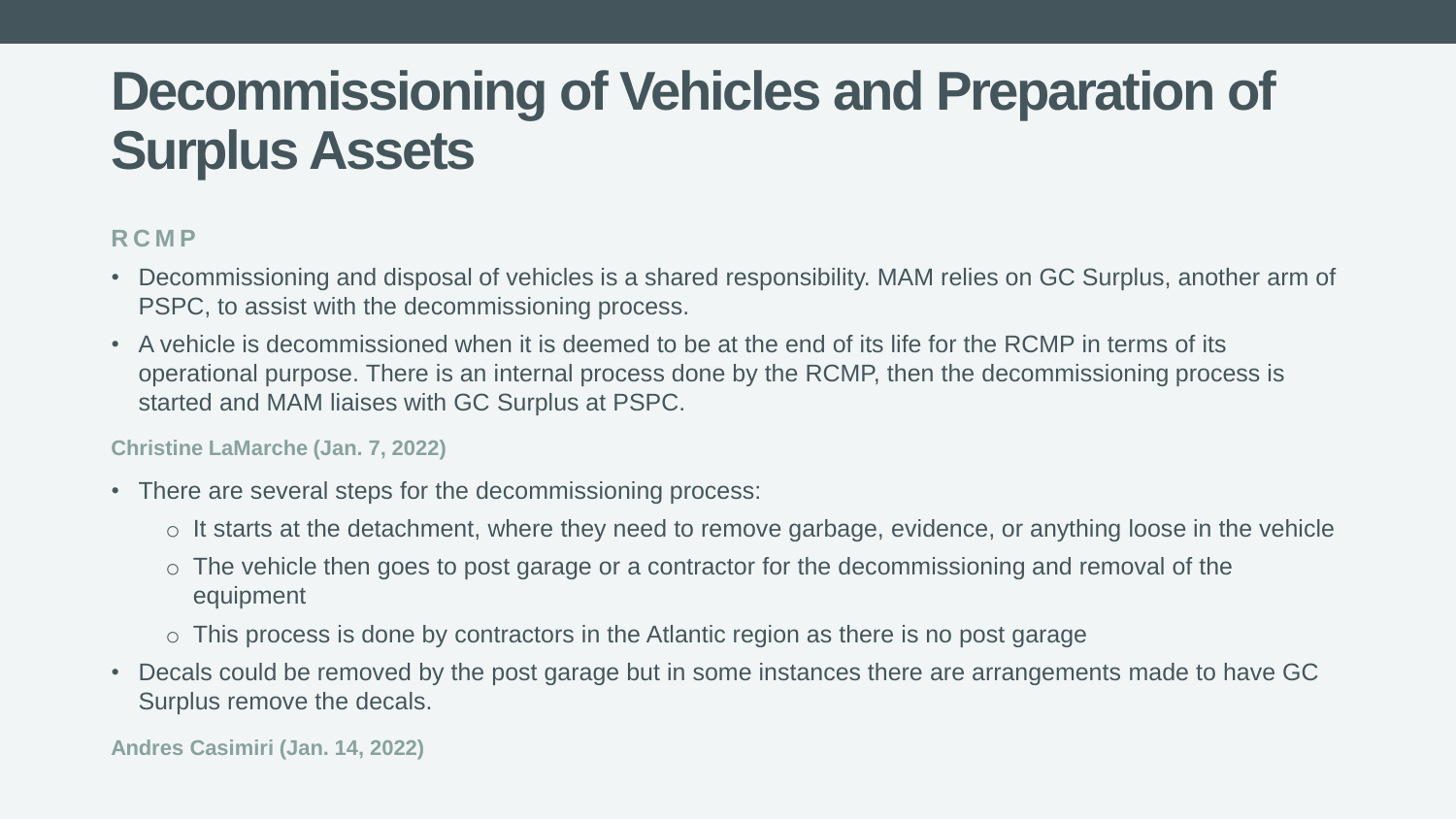### **Decommissioning of Vehicles and Preparation of Surplus Assets cont.**

- The RCMP has their own policies for ensuring that assets are properly searched and prepared for sale.
- There have been incidents where RCMP assets had safety issues when they came to GC Surplus for sale; for example, a needle was left in the back seat of a vehicle and an employee pricked their finger. When this happens, an occurrence report is filled out.
- GC Surplus has Standard Operating Procedures that include preparing a car for sale (this may not be specific to RCMP vehicles, as they get other vehicles from other agencies as well).

#### **Nicholas Trudel (Dec. 13, 2021)**

- Diesel and Auto sees the vehicles again at the time they are decommissioned, when the RCMP asks Diesel and Auto to do a "strip" (entirely remove all police equipment before the vehicle leaves the compound to be decommissioned or crushed).
- No one is allowed into the upfitting area without a security clearance personnel.
- When a vehicle is decommissioned, Diesel and Auto logs all the parts that come off the vehicle on a list, which they send back to the RCMP employee who manages the parts inventories.

**Andrew Warner (Feb. 8, 2022)**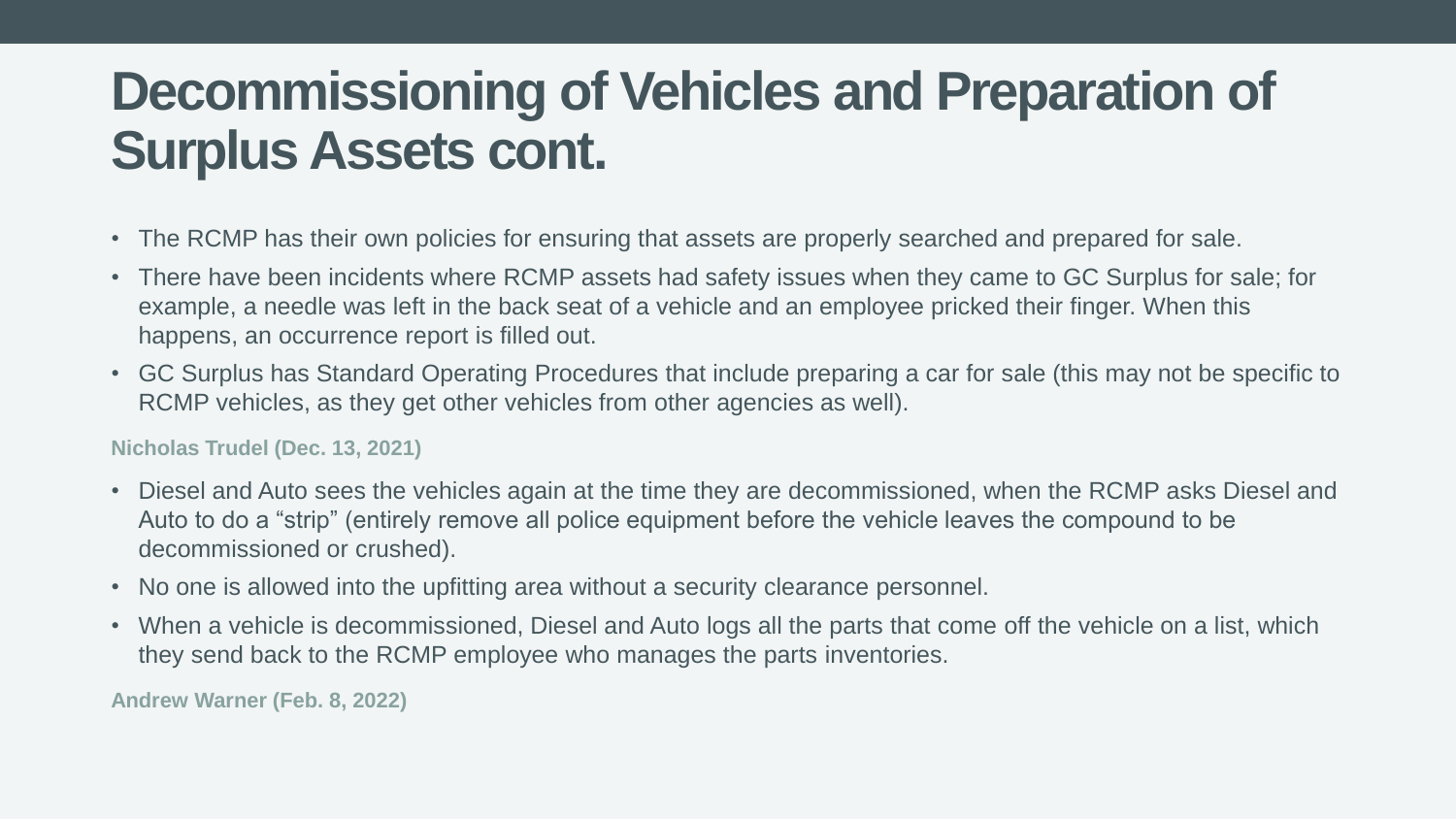### **Changes Since the Mass Casualty**

- There is a form-flow for these vehicles that starts at the detachment and ends up with GC Surplus. The vehicle cannot be decommissioned without the form being completed in its entirety. The form acknowledges that the vehicle was inspected and items and equipment were removed, including the decals. This form was put in place in July of 2021 driven in part by the mass casualty.
- Moveable Assets is currently doing an internal review of the decommissioning process and a third-party review on decommissioning.
- Another change is the addition of identifying the equipment that is being removed from the vehicle on the decommissioning form.
- A moratorium was put in place on selling decommissioned vehicles. RCMP vehicles are currently either stored or crushed.
- Millions of dollars were recovered through the sale of decommissioned RCMP vehicles every year

**Andres Casimiri (Jan. 14, 2022)**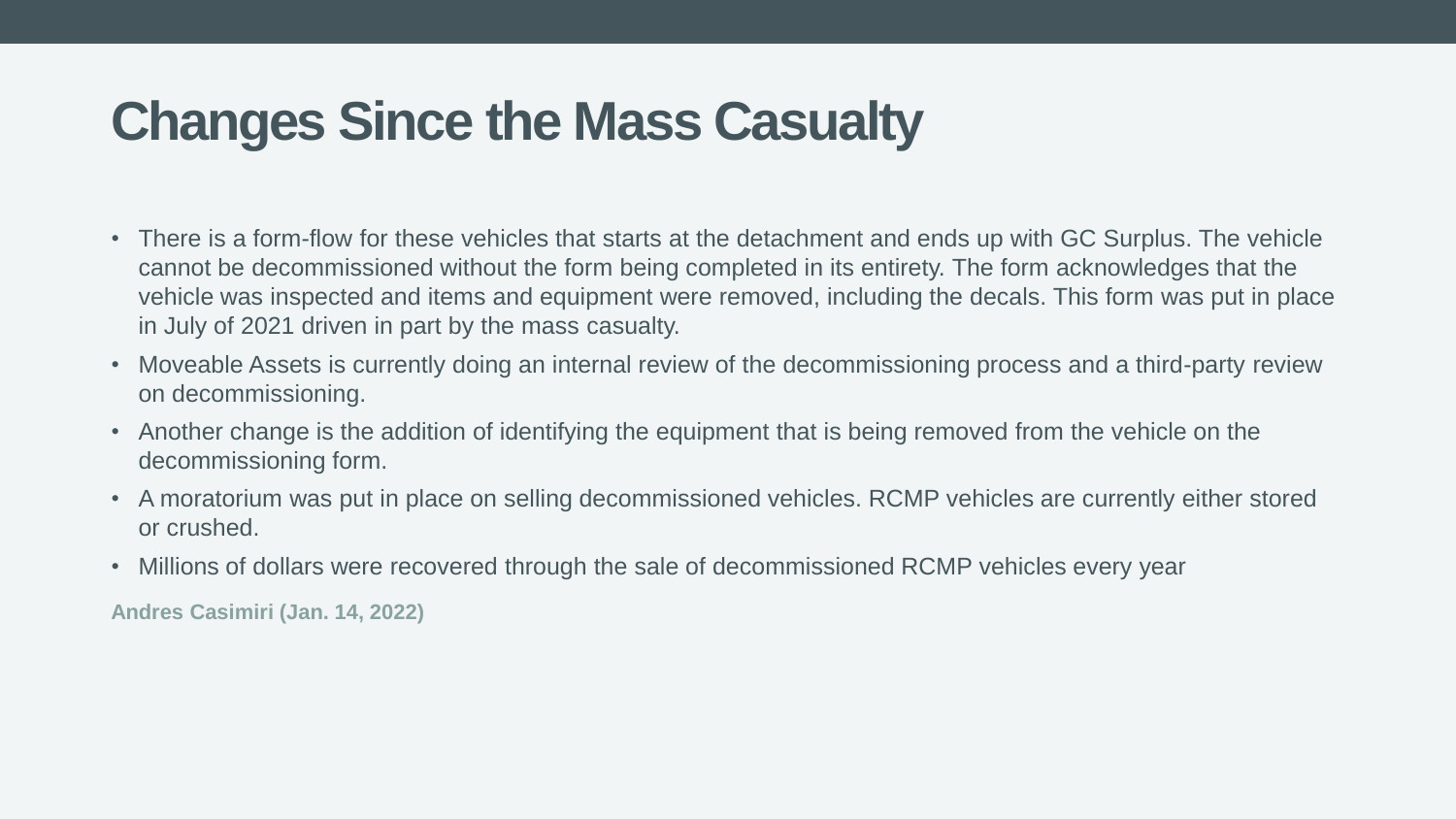### **Other Police Forces**

| <b>Kentville Police</b>                                                                                                                                                                                                                                                                                                                                                                                                                         | <b>Truro Police</b>                                                                                                                                                                                                                                                                                                                                                                                                                                                                                                                                                                      |
|-------------------------------------------------------------------------------------------------------------------------------------------------------------------------------------------------------------------------------------------------------------------------------------------------------------------------------------------------------------------------------------------------------------------------------------------------|------------------------------------------------------------------------------------------------------------------------------------------------------------------------------------------------------------------------------------------------------------------------------------------------------------------------------------------------------------------------------------------------------------------------------------------------------------------------------------------------------------------------------------------------------------------------------------------|
| Vehicles are traded into dealers and are stripped before<br>they go; most of the specialized equipment would go into<br>the next car. One exception would be some of the silent<br>partners (barricades) which fit into a different vehicle that<br>is no longer used; these were sitting in the garage for a<br>while and then were taken to Public Works where they<br>were cut up and destroyed while the Deputy stood there<br>and watched. | Truro Police have two streams of vehicles: marked and<br>unmarked<br>Unmarked vehicles are repurposed to the town after the<br>red lights and siren are taken out<br>Truro Police leased patrol cars for a while; at the end of<br>the lease the vehicles were stripped of gear and went<br>back to the dealership, which disposed of them<br>Now, all vehicles have the emergency equipment<br>removed, much of which gets repurposed or, if not<br>reusable, is destroyed.<br>Vehicle lettering is removed from the Truro Police graphic<br>shop before it goes back to the dealership |
|                                                                                                                                                                                                                                                                                                                                                                                                                                                 |                                                                                                                                                                                                                                                                                                                                                                                                                                                                                                                                                                                          |

**Julia Cecchetto (Aug. 31, 2021), pages 60-61 Dave MacNeil (Aug. 3, 2021), pages 47-48**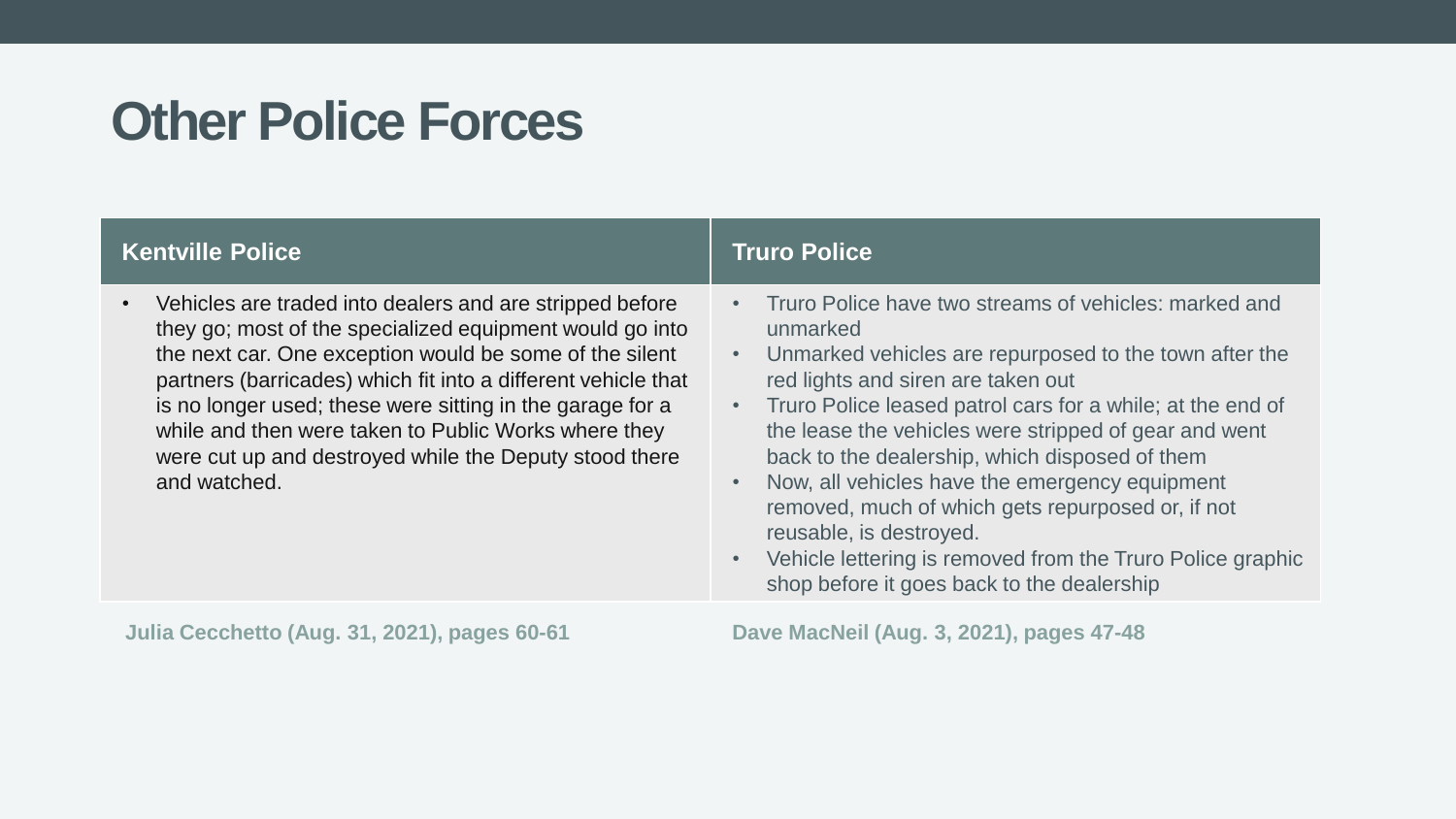### **Summary of Key Points**

- There are policies and procedures in place with respect to RCMP uniform and use of force items, from procurement to destruction. Retired members are allowed to keep and wear their dress uniforms with permission to certain events. Some changes have been made to the process since the mass casualty.
- At the time of the mass casualty, police vehicles were decommissioned and re-sold through GC Surplus. This has now changed and these vehicles are currently no longer being sold.
- At the time of this presentation, the Nova Scotia law on police impersonation is scheduled to come into effect on May 12, 2022.